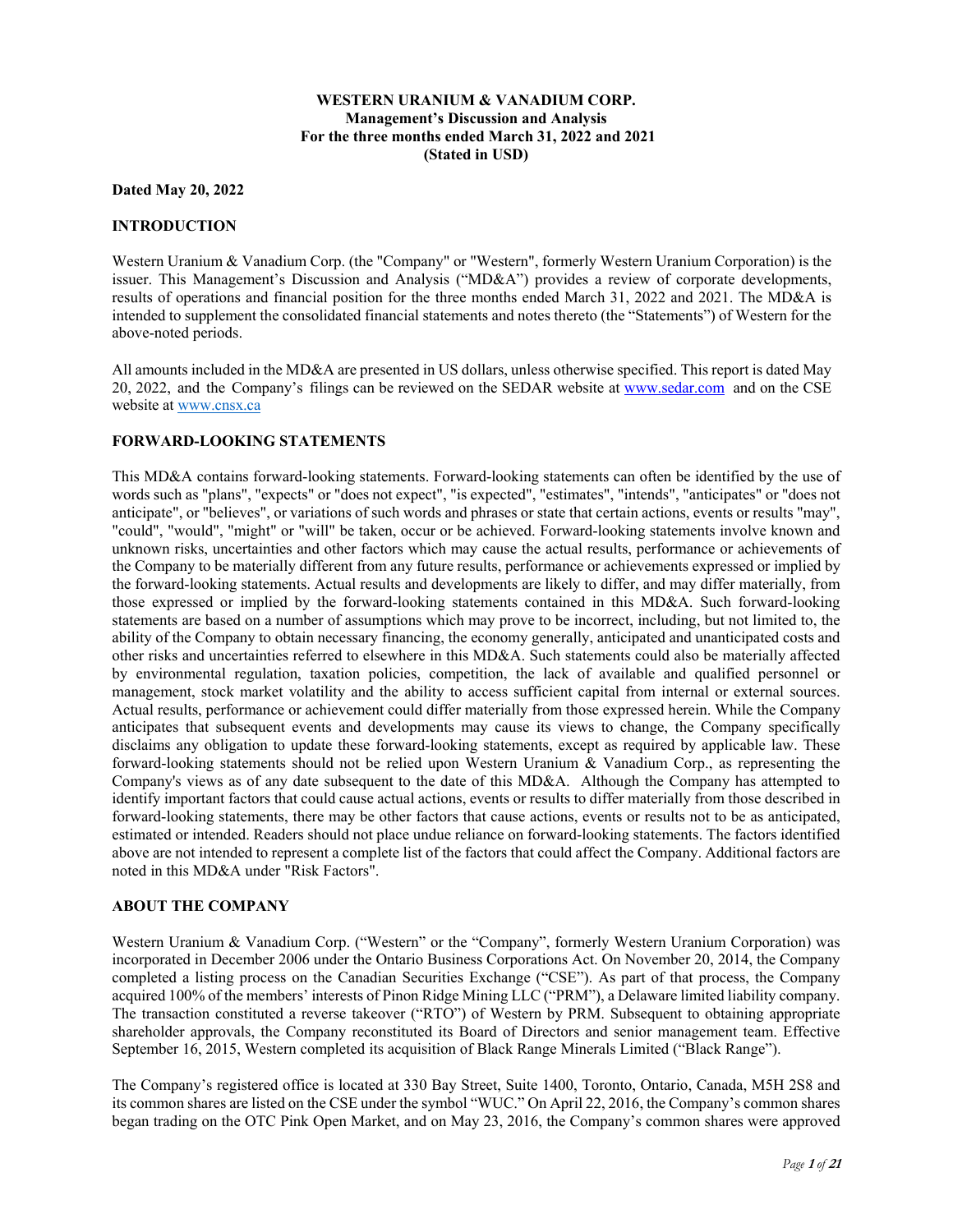for trading on the OTCQX Best Market. Its principal business activity is the acquisition and development of uranium and vanadium resource properties in the states of Utah and Colorado in the United States of America ("United States").

On June 28, 2016, the Company's registration statement became effective and Western became a United States reporting issuer. Thereafter, the Company was approved for Depository Trust Company eligibility through the Depository Trust and Clearing Corporation, which facilitates electronic book-entry delivery, settlement and depository services for shares in the United States.

On June 29, 2018, the shareholders of the Company approved the name change of the Company from "Western Uranium Corporation" to "Western Uranium & Vanadium Corp." The name change became effective in Ontario, Canada on October 1, 2018; thereafter on October 4, 2018 Western's shares started trading under the new name on the CSE and OTCQX and the Company announced the name change by news release.

# **GOING CONCERN**

The Company has incurred continuing losses from its operations and as of March 31, 2022, the Company had an accumulated deficit of \$14,335,099 and working capital of \$6,849,079.

Since inception, the Company has met its liquidity requirements principally through the issuance of notes and the sale of its common shares. On January 20, 2022, the Company closed on a non-brokered private placement of 2,495,575 units at a price of CAD \$1.60 per unit. The aggregate gross proceeds raised in the private placement amounted to CAD \$3,992,920 (USD \$3,011,878 in net proceeds). During the three months ended March 31, 2022, the Company received \$341,850 in proceeds from the exercise of warrants.

The Company's ability to continue its operations and to pay its obligations when they become due is contingent upon the Company obtaining additional financing. Management's plans include seeking to procure additional funds through debt and equity financings, to secure regulatory approval to fully utilize its Kinetic Separation and to initiate the processing of ore to generate operating cash flows.

There are no assurances that the Company will be able to raise capital on terms acceptable to the Company or at all, or that cash flows generated from its operations will be sufficient to meet its current operating costs and required debt service. If the Company is unable to obtain sufficient amounts of additional capital, it may be required to reduce the scope of its planned product development, which could harm its financial condition and operating results, or it may not be able to continue to fund its ongoing operations. These conditions raise substantial doubt about the Company's ability to continue as a going concern to sustain operations for at least one year from the issuance of the accompanying financial statements. The accompanying condensed consolidated financial statements do not include any adjustments that might result from the outcome of these uncertainties.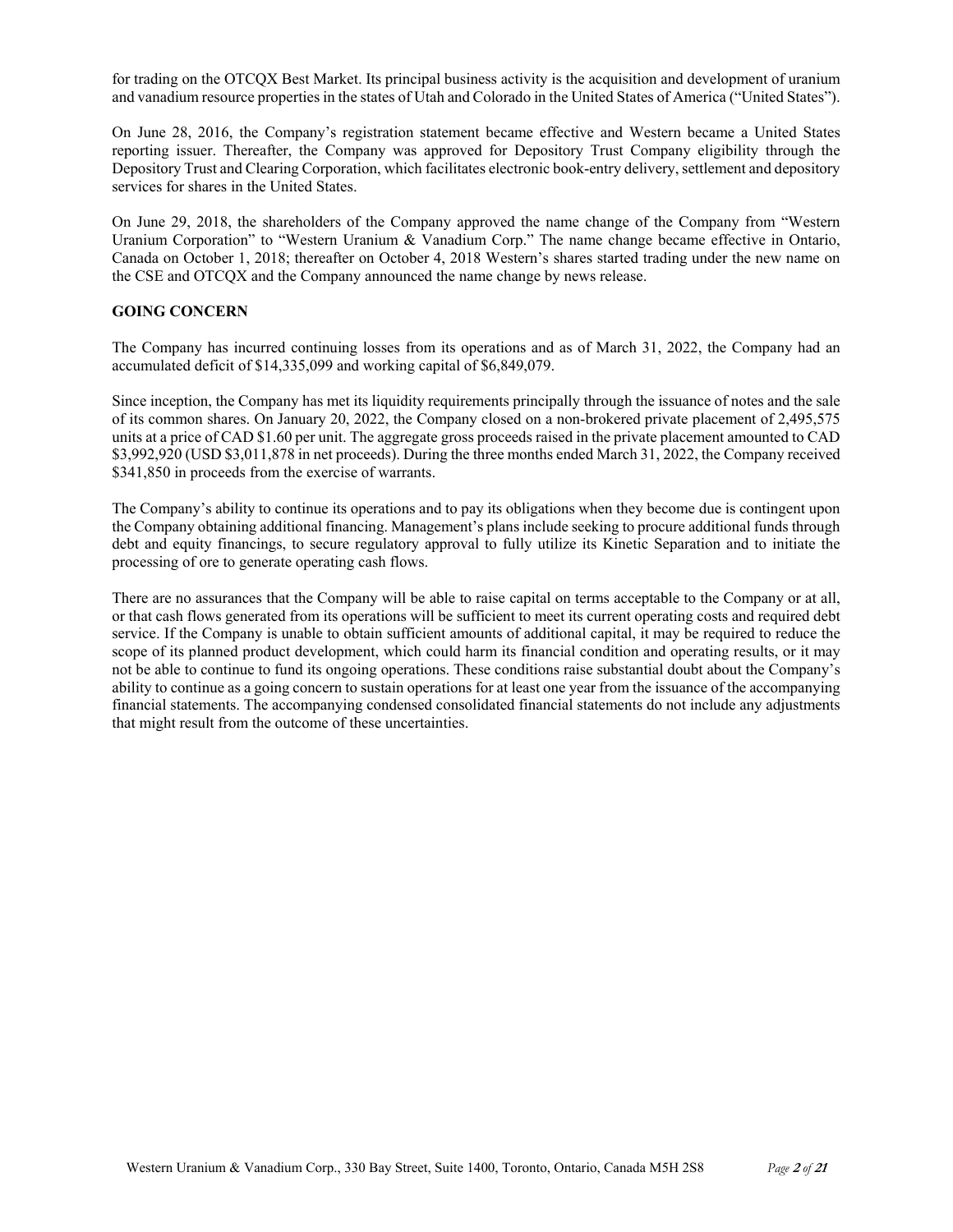### **HIGHLIGHTS AND SIGNIFICANT EVENTS**

### *February 2021 Private Placement*

On February 16, 2021, the Company closed on a non-brokered private placement of 3,250,000 units at a price of CAD \$0.80 per unit. The aggregate gross proceeds raised in the private placement amounted to CAD \$2,600,000. Each unit consisted of one common share of Western plus one common share purchase warrant of Western. Each warrant entitled the holder to purchase one common share at a price of CAD \$1.20 per share for a period of three years following the closing date of the private placement. A total of 3,250,000 common shares and 3,250,000 warrants were issued in the private placement.

## *March 2021 Private Placement*

On March 1, 2021, the Company closed on a non-brokered private placement of 3,125,000 units at a price of CAD \$0.80 per unit. The aggregate gross proceeds raised in the private placement amounted to CAD \$2,500,000. Each unit consisted of one common share and one common share purchase warrant. Each warrant entitled the holder to purchase one common share at a price of CAD \$1.20 per share for a period of three years following the closing date of the private placement. A total of 3,125,000 common shares and 3,125,000 warrants were issued in the private placement.

## *December 2021 Private Placement*

On December 17, 2021, the Company closed a non-brokered private placement of 372,966 units at a price of CAD \$1.60 per unit. The aggregate gross proceeds raised in the private placement amounted to CAD \$596,746 (USD) \$434,973 in net proceeds). Each unit consisted of one common share plus one warrant. Each warrant entitled the holder to purchase one common share at a price of CAD \$2.50 per share for a period of three years following the closing date of the private placement. A total of 372,966 common shares and 372,966 warrants were issued in the private placement.

## *January 2022 Private Placement*

On January 20, 2022, the Company closed on a non-brokered private placement of 2,495,575 units at a price of CAD \$1.60 per unit. The aggregate gross proceeds raised in the private placement amounted to CAD \$3,992,920. Each unit consisted of one common share of Western plus one common share purchase warrant of Western. Each warrant entitled the holder to purchase one common share at a price of CAD \$2.50 per share for a period of three years following the closing date of the private placement. A total of 2,495,575 common shares and 2,495,575 warrants were issued in the private placement.

# *Bullen Property (Weld County)*

The Bullen Property is an oil and gas property located in Weld County Colorado. The Company acquired this noncore property in 2015 in the Black Range Minerals Limited acquisition, and Black Range purchased the property in 2008 for its Keota Uranium Project.

In 2017, the Company signed a three year oil and gas lease which in 2020 was extended for an additional three year term or until the end of continuous operations. The consideration was in the form of upfront bonus payments and backend 3/16th production royalty payment. Additional right-of-way easement agreements were signed which allowed for the development of a pipeline. The lease agreement allows the Company to retain property rights to vanadium, uranium, and other mineral resources.

A 2019 lawsuit was filed in the Weld County District Court over the original Bullen Property deed language which was negotiated before the Company acquired Black Range by prior management and a bank representing the estate of the property owner. The Company settled with the plaintiffs by awarding the estate's beneficiaries a non-participating royalty interest of 1/8th for all hydrocarbon and non-hydrocarbon substances that are produced and sold from the property.

In early 2020, Bison Oil & Gas traded this lease to Mallard Exploration ("Mallard"), Mallard subsequently filed an application with the Colorado Oil & Gas Conservation Commission ("COGCC") to update the permit to create a new pooled unit.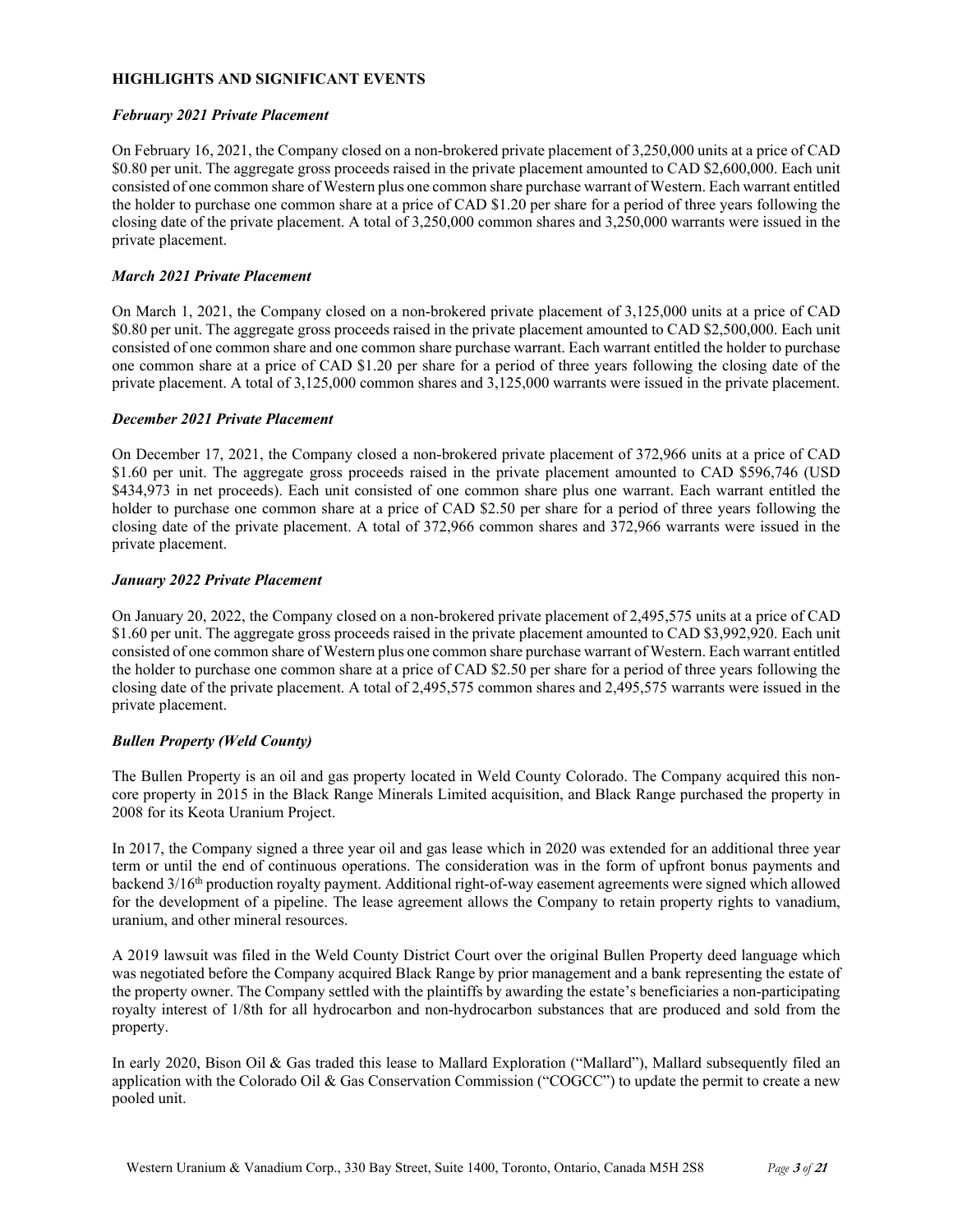During 2021, the operator advanced through the oil well production stages: drilling was completed in the first quarter, wellfield completion/fracking was completed during the second quarter, drill out was completed in July, and flowback was completed in August. By August 2021, each of the eight (8) Blue Teal Fed wells had commenced oil and gas production. The first royalty payment was made in January 2022 and monthly royalty payments have been received subsequently. These wells continue to rank among the top Colorado producing wells.

Due to the success of the first 8 wells, the operator has decided to develop a second set of 8 wells within Western's royalty area during 2022. During May 2022, the operator completed drilling all 8 of the new wells; the next oil well production stages will follow in the same sequence as the 2021 wellfield development.

During the three months ended March 31, 2022 and 2021 the Company recognized aggregate revenue of \$156,226 and \$16,155, respectively, under these oil and gas lease arrangements. On January 31, 2022, the operator of the Weld County Colorado oil and gas pooled trust issued the first cumulative royalty payment in the amount of \$207,552 for August 2021 through December 2021 sales, which was recognized as income in the fourth quarter of 2021.

# *Kinetic Separation Licensing*

During 2016, the Company submitted documentation to the Colorado Department of Public Health and Environment ("CDPHE") for a determination ruling regarding the type of license which may be required for the application of Kinetic Separation at the Sunday Mine Complex within the state of Colorado. During May and June of 2016, CDPHE held four public meetings in several cities in Colorado as part of the process. On July 22, 2016, CDPHE closed the comment period. In connection with this matter, the CDPHE consulted with the NRC. In response, the CDPHE received an advisory opinion, dated October 16, 2016, which did not contain support for the NRC's opinion and with which the Company's regulatory counsel does not agree. NRC's advisory opinion recommended that Kinetic Separation should be regulated as a milling operation but did recognize that there may be exemptions to certain milling regulatory requirements because of the benign nature of the non-uranium bearing sands produced after Kinetic Separation is completed on uranium-bearing ores. On December 1, 2016, the CDPHE issued a determination that the proposed Kinetic Separation operations at the Sunday Mine Complex must be regulated by the CDPHE through a milling license. Beginning in 2017, the Company's regulatory counsel prepared significant documentation in preparation for a prospective submission. On September 13, 2019, the Company's regulatory counsel submitted a white paper to the NRC entitled "Recommendations on the Proper Legal and Policy Interpretation for Using Kinetic Separation Processes at Uranium Mine Sites." On July 24, 2020, the NRC staff responded with a letter in support of the original conclusion. Western's regulatory counsel has proposed alternatives. However, management has decided not to proceed at this time, given its present opportunity set.

### *Sunday Mine Complex Permitting Status*

On February 4, 2020, the Colorado DRMS sent a Notice of Hearing to Declare Termination of Mining Operations related to the status of the mining permits issued by the state of Colorado for the Sunday Mine Complex. At issue was the application of an unchallenged Colorado Court of Appeals Opinion for a separate mine (Van 4) with very different facts that are retroactively modifying DRMS rules and regulations. The Company maintains that it was timely in meeting existing rules and regulations. The hearing was scheduled to be held during several monthly MLRB Board meetings, but this matter was delayed several times. The permit hearing was held during the MLRB Board monthly meeting on July 22, 2020. At issue was the status of the five existing permits which comprise the Sunday Mine Complex. Due to COVID-19 restrictions, the hearing took place utilizing a virtual-only format. The Company prevailed in a 3-to-1 decision which acknowledged that the work completed at the Sunday Mine Complex under DRMS oversight was timely and sufficient for Western to maintain these permits. In a subsequent July 30, 2020 letter, the DRMS notified the Company that the status of the five permits (Sunday, West Sunday, St. Jude, Carnation, and Topaz) had been changed to "Active" status effective June 10, 2019, the original date on which the change of the status was approved. On August 23, 2020, the Company initiated a request for Temporary Cessation status for the Sunday Mine Complex as the mines had not been restarted within a 180-day window due to the direct and indirect impacts of the COVID-19 pandemic. Accordingly, a permit hearing was scheduled for October 21, 2020 to determine Temporary Cessation status. In a unanimous vote, the MLRB approved Temporary Cessation status for each of the five Sunday Mine Complex permits (Sunday, West Sunday, St. Jude, Carnation, and Topaz). On October 9, 2020, the MLRB issued a board order which finalized the findings of the July 22, 2020 permit hearing. On November 12, 2020, a coalition of environmental groups filed a lawsuit against the MLRB seeking a partial appeal of the July 22, 2020 decision by requesting termination of the Topaz mine permit. On December 15, 2020, the same coalition of environmental groups amended their complaint against the MLRB seeking a partial appeal of the October 21, 2020 decision requesting termination of the Topaz mine permit. The Company has joined with the MLRB in defense of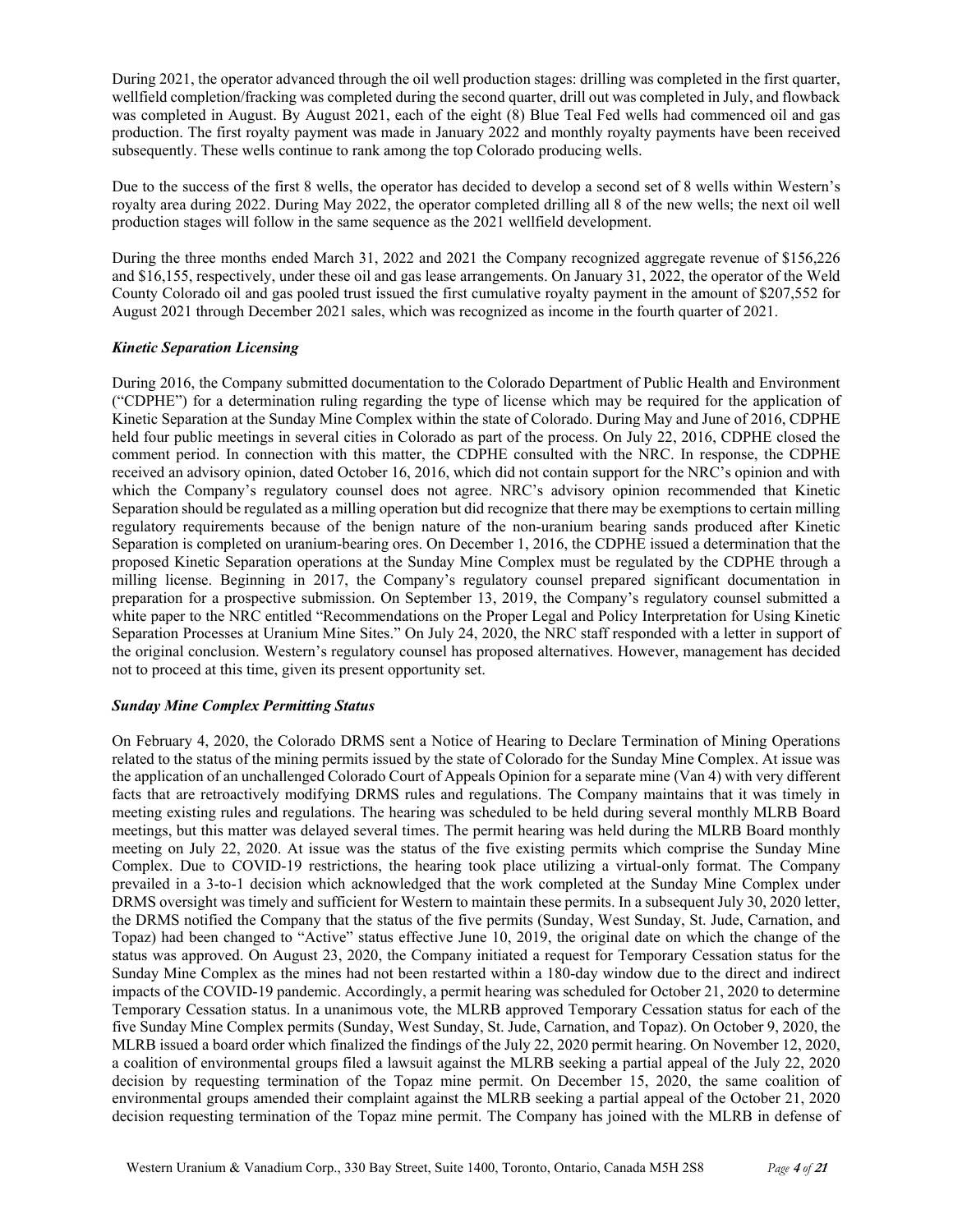their July 22, 2020 and October 21, 2020 decisions. On May 5, 2021, the Plaintiff in the Topaz Appeal filed an opening brief with the Denver District Court seeking to overturn the July 22, 2020 and October 21, 2020 MLRB permit hearing decisions on the Topaz mine permit. The MLRB and the Company were to respond with an answer brief within 35 days on or before June 9, 2021, but instead sought a settlement. The judicial review process was delayed as extensions were put in place until August 20, 2021. A settlement was not reached and the MLRB and the Company submitted answer briefs on August 20, 2021. The Plaintiff submitted a reply brief on September 10, 2021. On March 1, 2022, the Denver District Court reversed the MLRB's orders regarding the Topaz Mine and remanded the case back to MLRB for further proceedings consistent with its order. The Company and the MLRB had until April 19, 2022 to appeal the Denver District Court's ruling. Neither the Company nor the MLRB appealed the Denver District Court ruling. Western anticipates receiving an MLRB board order of reclamation for the Topaz Mine in June/July 2022. The Company is continuing to work toward the completion of an updated Topaz Mine Plan of Operations which is a separate federal requirement of the BLM for the conduct of mining activities on federal land that has precluded the Company from commencing active mining operations at the Topaz Mine.

# *Sunday Mine Complex Project 2021 Restart*

The SMC project entailed the development of multiple SMC ore bodies and involves a shift in the base of operations from the St. Jude Mine (2019) to the Sunday Mine (2021). Underground development began in August following mine ventilation, power upgrades, and increasing explosive capabilities. The first target was the extension of the drift (tunnel) 150 feet to reach the first surface exploration drill hole to access the GMG Ore Body (GMG). Early results were positive as drilling toward the GMG resulted in the location of ore-grade material within thirty feet of the existing mine workings. Notably, only limited exploration drilling has been done in this area due to the mountainous terrain on the surface above. As drifting proceeded, very high-grade ore continued to be intersected through the drift path and on both sides of the drift. As a result, the team shifted from development to mining. From December 2021 to March 2022, over 3,000 tons of high-grade uranium/vanadium ore was mined from the drift. The mining contractor calculated grades based upon on site scintillometer readings.

At the end of March 2022, the mining contractor engaged by Western decided to retire from contract mining operations. As a result of this decision, Western will take over the mining operations and has acquired a full complement of mining equipment. The equipment is being prepared for operations and upgrades to mine ventilation, support buildings and infrastructure are underway. Further mine development and ore production is targeted for resumption in the summer after upgrades are completed. Western's mining team will be expanded to facilitate mine development and full ore production.

### *Uranium Section 232 Investigation/Nuclear Fuel Working Group Process*

An investigation under Section 232 of the Trade Expansion Act of 1962 was undertaken by the DoC in 2018 to assess the impact to national security of the importation of the vast majority of uranium utilized by the approximately 100 operative civilian nuclear reactors within the United States. In response to the Section 232 report, the White House disseminated a Presidential Memoranda in July 2019. At that time, President Trump formed the Nuclear Fuel Working Group ("NFWG") to find solutions for reviving and expanding domestic nuclear fuel production and reinvigorating recommendations.

In April 2020, the DoE released the NFWG report entitled "Restoring America's Competitive Nuclear Energy Advantage – A strategy to assure U.S. national security." The report outlines a strategy for the reestablishment of critical capabilities and direct support to the front end of the U.S. domestic nuclear fuel cycle. The NFWG findings and recommendations presented are a positive outcome for U.S. uranium miners; however, the ultimate outcome and timing remains uncertain as the continuing process requires approvals and budget appropriation from Congress and implementation by U.S. government agencies.

This remains an ongoing process where a number of bills were introduced in both the U.S. Senate and House to implement the key provisions of the NFWG report's recommendations. In November 2020, after the U.S. election, the Senate Committee on Appropriations released its funding measures and allocations recommending the creation and funding of the American Uranium Reserve. In October 2020, the DoC extended the Russian Suspension Agreement for an additional 20 years until 2040. Existing categories of quotas on imports of Russian uranium into the U.S. were reduced by a graduated scale, and additional provisions were modified to eliminate loopholes. An extension of this agreement was among the NFWG's recommendations. In further implementation of the report's recommendations, the DoE made multiple investment awards to companies advancing new nuclear technologies. TerraPower and X-energy received awards to build demonstration models of their advanced reactor designs, and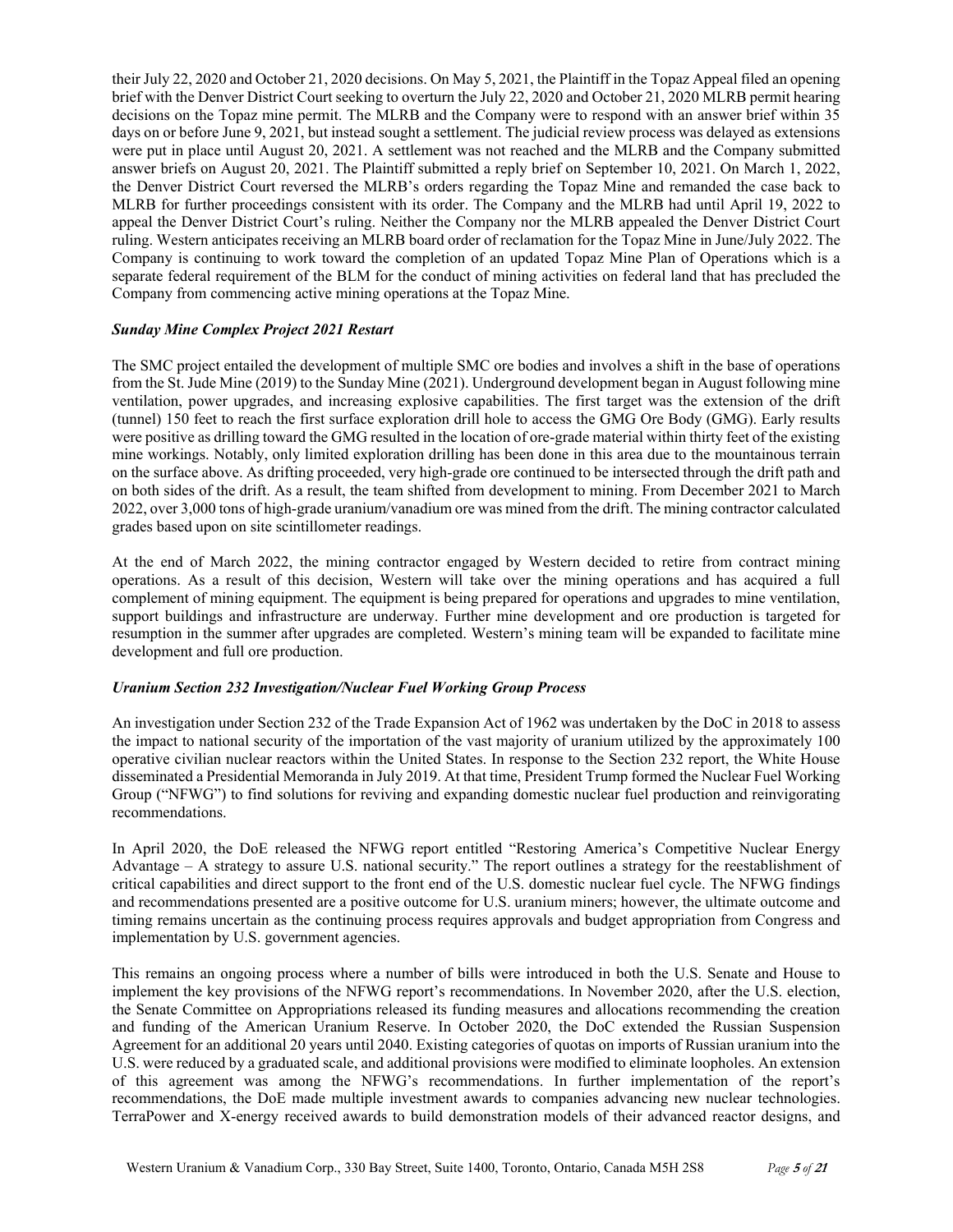NuScale received support to deploy the first U.S. small modular reactor ("SMR") plan comprised of 12 modules at the Idaho National Laboratory. The International Development Finance Corp. signed a letter of intent to finance NuScale's development of 42 SMR modules in South Africa. In an acknowledgement of the future growth potential of new nuclear technologies, the U.S. government has increased its industry support to a level not seen in decades. This is being done to level the playing field versus state-sponsored foreign entities.

In December 2020, U.S. Congress passed the "COVID-Relief and Omnibus Spending Bill," which included \$75 million for the establishment of a strategic U.S. Uranium Reserve. The Biden-Harris Administration has rolled the 2021 funding into its 2022 fiscal year budget to continue this initiative. In July 2021, the uranium Section 232 report was publicly released. The report concluded that uranium imports were "weakening our internal economy" and "threaten to impair the national security" and recommended immediate actions to "enable U.S. producers to recapture and sustain a market share of U.S. uranium consumption". The DoE continues to work on establishing the parameters of the program and in August 2021, the DoE put out a Request for Information (RFI) to obtain additional comments related to the establishment of the DoE's Uranium Reserve program. On October 13, 2021, Western submitted a response to the Request for Information: Establishment of the Uranium Reserve Program to the DoE's National Nuclear Security Administration.

The Russian invasion of Ukraine has fast tracked the Uranium Reserve Program. On May 5, 2022, the U.S. Secretary of Energy Jennifer Granholm's testified before the Senate Committee on Energy and Natural Resources that the DoE "would make direct purchases of domestically mined and converted uranium this calendar year to establish a strategic uranium reserve". Secretary Granholm's comments make clear that the U.S. is thinking larger. Granholm stated that "We should not be sending any money to Russia for any American energy or for any other reason," and "if we move away from Russia right away, we want to make sure we have the ability to continue to keep the fleet afloat." To accomplish this she further disclosed that the DoE is "developing a full-on uranium strategy that's going through the interagency process."

In February, Russia invaded Ukraine commencing a war between the two countries. Russia is a major global energy supplier and both countries are top ten uranium producers, and Russia is a global leader in nuclear fuel services. Thus, these actions caused a surge in energy prices. On the day prior to the invasion, the spot price of uranium was less than \$44/lbs and it increased to a decade high peak of over \$63/lbs, before subsequently declining below \$50/lbs spot prices. Russia's invasion of Ukraine has called into question their role and future participation in the nuclear fuel cycle. Russia has been the target of unprecedented economic sanctions which have created bottlenecks of Russian exports, including nuclear fuel. In spite of a large global dependence, nuclear fuel purchasers are continuing to diversify away from Russian nuclear fuel. As a result of these new realities, the U.S. Congress is considering both sanctions and multiple pieces of legislation focusing on prohibiting the importation of Russian uranium and nuclear fuel, which is likely to benefit the U.S. domestic mining industry. Further, there remains the possibility that Russia might reverse-sanction the United States and not make nuclear fuel deliveries.

### *Vanadium Section 232 Investigation*

In the United States, a petition for an investigation under Section 232 of the Trade Expansion Act of 1962 was requested by two domestic companies in November 2019. In June of 2020, the U.S. Secretary of Commerce, Wilbur Ross, initiated an investigation into whether the present quantities or circumstances of vanadium imports into the United States threaten to impair the national security. The Section 232 National Security Investigation of Imports of Vanadium was concluded, and a report was submitted to President Biden in February 2021. In July 2021, the report was made public. It concluded that vanadium imports "do not threaten to impair the national security as defined in Section 232," but identified and recommended "several actions that would help to ensure reliable domestic sources of vanadium and lessen the potential for imports to threaten national security." No action has been taken on these recommendations.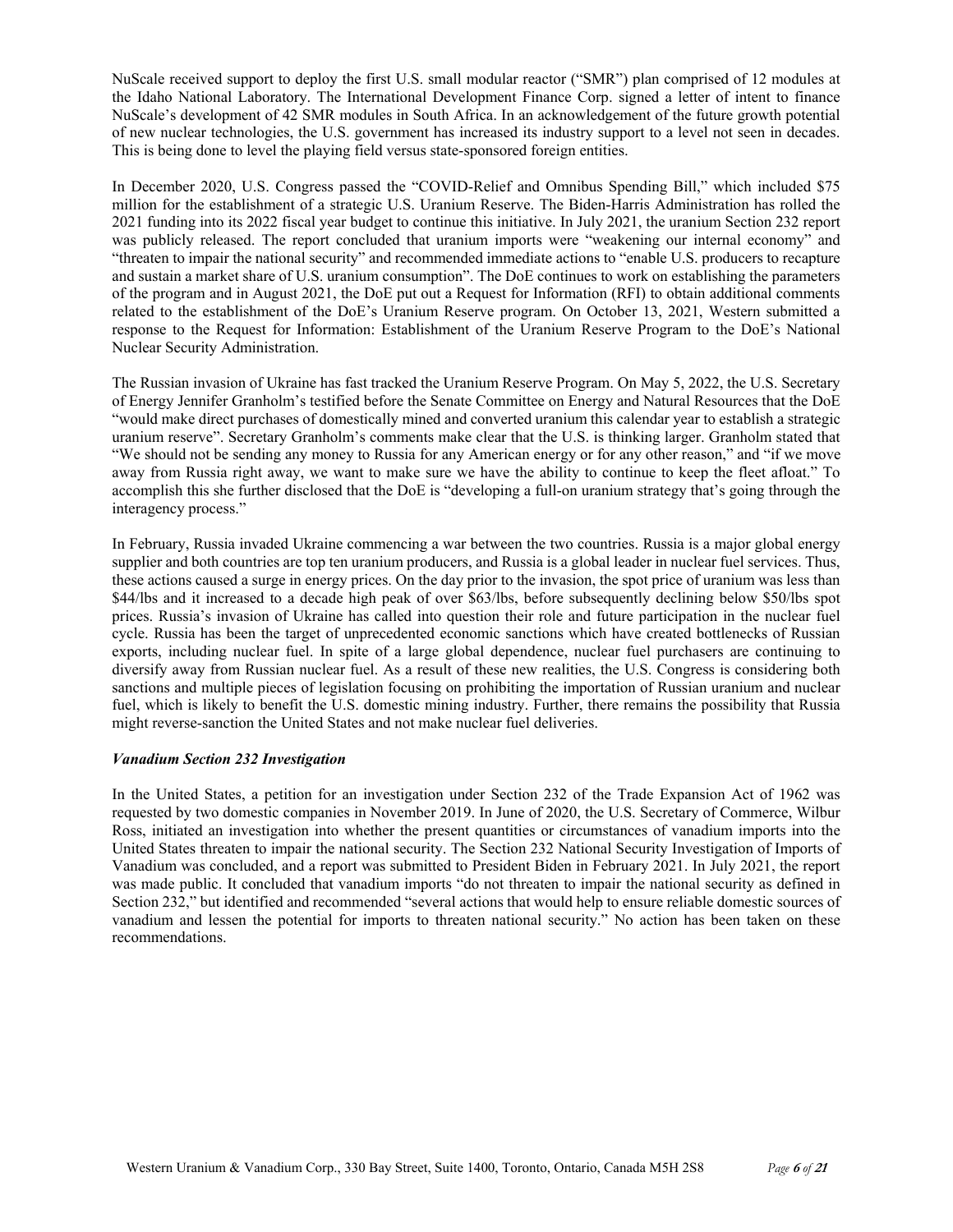### *Biden-Harris Administration Initiatives*

The positive momentum has continued for the nuclear and uranium mining sector due to the Biden-Harris Administration's emphasis on climate change. The "Plan to Build a Modern Sustainable Infrastructure and an Equitable Clean Energy Future" emphasizes climate change solutions. Upon taking office, the Biden team immediately rejoined the Paris Agreement and continued its pursuit of campaign promises of investments in clean energy, creating jobs, producing clean electric power, and achieving carbon-pollution free energy in electricity generation by 2035. Since taking office, President Biden has given all agencies climate change initiatives and has started a climate change working group. The existing U.S. nuclear reactor fleet currently produces in excess of 50% of U.S. clean energy, and new, advanced nuclear technologies promise to generate additional clean energy. A White House national climate advisor told the media in a press briefing that the Biden-Harris Administration intends to seek a national clean energy standard that includes nuclear energy. The Company believes that nuclear energy will be increasingly able to compete on a level playing field with renewable energy technologies.

There has been legislative advancement of implementation mechanisms including tax credits, subsidies, and/or U.S. utilities being required to produce an increasing proportion of electricity generation from clean energy power sources. President Biden's Build Back Better agenda has several components supportive of nuclear power generation. Already signed into law is the \$1.2 trillion Infrastructure Investment and Jobs Act that provides the DoE funding to prevent the premature retirement of existing nuclear plants and invest in advanced nuclear projects. The separate \$1.7 trillion Build Back Better Reconciliation Legislation, which has not yet made its way through the U.S. Congress, further addresses climate change through the inclusion of a zero-emission nuclear power production credit. If passed in its current form, beginning in 2022 qualified nuclear power facilities would be eligible to receive a base credit and a bonus credit if certain requirements are met.

President Biden attended the United Nations Climate Change Conference (COP26) in Glasgow, Scotland. His administration simultaneously released a proposed plan targeting the reduction of methane emissions. Many of the proposed initiatives from the Climate Summit target reduced utilization of fossil fuels and if implemented expand future opportunities for nuclear power generation, given its ability to provide baseload and carbon-free energy. To conclude the COP2, in a surprise announcement, the U.S. and China pledged to work together to slow global warming. This is significant because the U.S. and China represent the two countries with the largest CO2 emissions. They jointly pledged to take "enhanced climate actions" to meet the 2015 Paris Agreement temperature goal of limiting global warming to less than 1.5C.

The Harris-Biden Administration has shifted its focus toward the Russia/Ukraine conflict and the implementation of multiple rounds of sanctions, participating in the international response, and providing support. The DoE has been outspoken and is working hard at creating nuclear fuel solutions to address the current dependence and promote a geopolitical realignment of the nuclear fuel cycle away from Russia.

# *Strategic Acquisition of Physical Uranium*

In May 2021, the Company executed a binding agreement to purchase 125,000 pounds of natural uranium concentrate at \$32.16 per pound. In December 2021, the Company paid \$4,020,000 in connection with its full prepayment of the purchase price for 125,000 pounds of natural uranium concentrate. This uranium concentrate was subsequently delivered under the terms of the uranium supply agreement in April 2022.

# *Uranium Supply Agreement Delivery*

In April 2022, in satisfaction of the Year 5 delivery under its supply contract, the Company delivered 125,000 lbs of uranium concentrate from its prepaid uranium concentrate inventory. This delivery of uranium concentrate resulted in a sale of \$7,130,000, at a price of \$57.04 per pound. In May 2022, the Company received the cash proceeds from this sale.

# *Sprott Physical Uranium Trust*

The Sprott Physical Uranium Trust (U.UN) (the "Trust") took over the former Uranium Participation Corp. (U.TO) and launched an at-the-market program (ATM) on August 17, 2021 to raise capital for the closed-ended trust. Since the inception of the ATM program, the Trust has bought significant quantities of uranium causing spot prices to increase. The New York Stock Exchange (NYSE) declined the U.S. listing application for the anticipated Sprott U.S. physical uranium trust vehicle. Sprott has stated that they do not have an intent to further pursue a listing on a US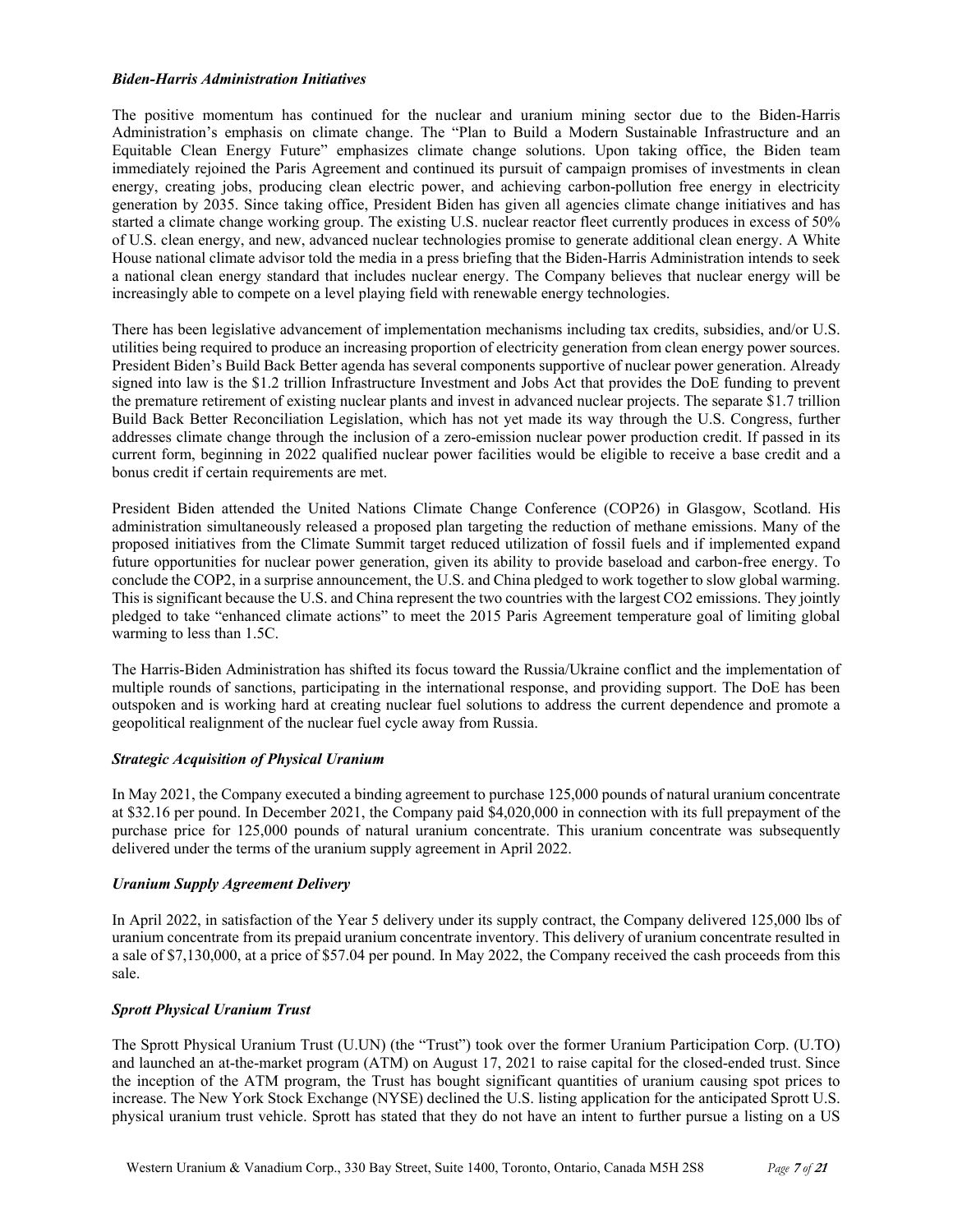exchange "in the near term." Since the Trust was launched it has purchased in excess of 37 million pounds of uranium, and Sprott has grown the Canadian listed vehicle to  $\sim$  \$3 billion.

Due to Sprott's success a clone physical uranium fund was launched on May 12, 2022. The ANU Energy OEIC Ltd fund raised over \$75 million dollars in a private placement and has made its first uranium purchase. Kazatomprom, the world's largest producer of uranium is a strategic investor and uranium supplier to ANU Energy. Kazatomprom has made the first uranium delivery at Cameco's Port Hope conversion facility.

## **COVID-19**

The world has been, and continues to be, impacted by the novel coronavirus ("COVID-19") pandemic. COVID-19, and measures to prevent its spread, impacted our business in a number of ways. The impact of these disruptions and the extent of their adverse impact on the Company's financial and operating results will be dictated by the length of time that such disruptions continue, which will, in turn, depend on the currently unpredictable duration and severity of the impacts of COVID-19, and among other things, the impact of governmental actions imposed in response to COVID-19 and individuals' and companies' risk tolerance regarding health matters going forward and developing strain mutations. To date, COVID-19 has primarily caused Western delays in reporting, regulatory matters, and operations. Most notably, the Company initiated a request for Temporary Cessation status for the Sunday Mine Complex in August 2020 as the mines had not been restarted within the 180-day window due to the direct and indirect impacts of the COVID-19 pandemic. The Van 4 Mine reclamation process was delayed because of COVID-19 pandemic lockdowns. The need to observe quarantine periods also caused a limited loss of manpower and delay to the 2021 / 2022 Sunday Mine Complex project. The COVID-19 pandemic has limited and continues to limit Western's participation in industry and investor conference events. The Company is continuing to monitor COVID-19 and its subvariants and the potential impact of the pandemic on the Company's operations.

### **Results of Operations**

### *Summary*

|                                        |               | For the Three Months Ended March 31, |  |  |
|----------------------------------------|---------------|--------------------------------------|--|--|
|                                        | 2022          | 2021                                 |  |  |
| Revenue                                |               |                                      |  |  |
| Lease and royalty revenue              | \$<br>156,226 | \$<br>16,155                         |  |  |
| <b>Expenses</b>                        |               |                                      |  |  |
| Mining expenditures                    | 289,038       | 47,859                               |  |  |
| Professional fees                      | 136,060       | 46,387                               |  |  |
| General and administrative             | 863,062       | 211,181                              |  |  |
| Consulting fees                        | 39,512        |                                      |  |  |
| <b>Total operating expenses</b>        | 1,327,672     | 305,427                              |  |  |
| <b>Operating loss</b>                  | (1,171,446)   | (289, 272)                           |  |  |
| Accretion and interest                 | 2,157         | 2,342                                |  |  |
| <b>Net loss</b>                        | (1, 173, 603) | (291, 614)                           |  |  |
| <b>Other Comprehensive income</b>      |               |                                      |  |  |
| Foreign exchange gain                  | 56,661        | 44,964                               |  |  |
| <b>Comprehensive Loss</b>              | (1, 116, 942) | (246, 650)                           |  |  |
| Net loss per share - basic and diluted | \$<br>(0.03)  | \$<br>(0.01)                         |  |  |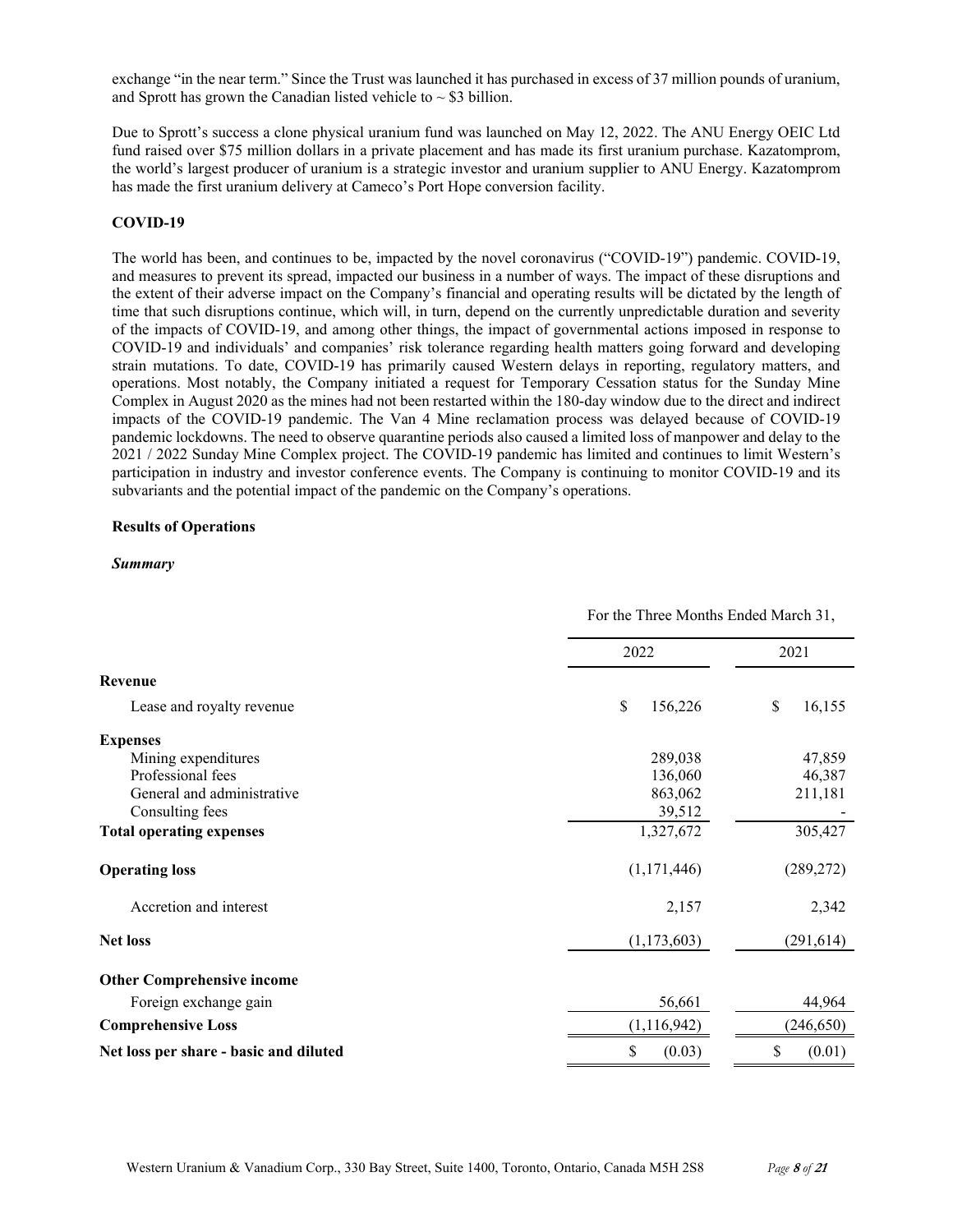## *Three Months Ended March 31, 2022 as Compared to the Three Months Ended March 31, 2021*

Our consolidated net loss for the three months ended March 31, 2022 and 2021 was \$1,173,603 and \$291,614 or \$0.03 and \$0.01 per share, respectively. The principal components of these year over year changes are discussed below.

Our comprehensive loss for the three months ended March 31, 2022 and 2021 was \$1,116,942 and \$246,650, respectively.

- 1. Our revenue for the three months ended March 31, 2022 and 2021 was \$156,226 and \$16,155, respectively. This revenue resulted from lease revenue pursuant to a July 18, 2017 oil and gas lease agreement, which was extended for an additional three years in 2020 at a 150% increased rate. The February 2, 2018 pipeline easement, with the initial operator has terminated resulting in a decrease in this portion of revenue. The July 1, 2018 right-of-way agreement with the new operator was consistent between periods. On January 31, 2022, the operator of the Weld County Colorado oil and gas pooled trust issued the first cumulative royalty payment check in the amount of \$207,552 for August 2021 through December 2021 sales which was recognized as income in the fourth quarter of 2021. Subsequently, in 2022, monthly royalty checks were disseminated for sales during each of the months in the first quarter.
- 2. Mining expenditures for the three months ended March 31, 2022 were \$289,038 as compared to \$47,859 for the three months ended March 31, 2021. The increase in mining expenditures of \$241,179, or 504% was principally attributable to mining expenditures related to restarting mining operations at the Company's Sunday Mine Complex during the third quarter of 2021.
- 3. Professional fees for the three months ended March 31, 2022 were \$136,060 as compared to \$46,387 for the three months ended March 31, 2021. The increase in professional fees of \$89,673, or 193% was primarily due to a \$63,585 increase in legal fees.
- 4. General and administrative expenses for the three months ended March 31, 2022 were \$863,062 as compared to \$211,181 for the three months ended March 31, 2021. The increase in general and administrative expense of \$651,881, or 309% is due to a \$495,120 increase in stock-based compensation expense, \$89,862 increase in payroll expenses, and an increase of \$19,940 in utilities expenses from the Sunday Mine Complex project.
- 5. Consulting fees for the three months ended March 31, 2022 were \$39,512 as compared to \$0 for the three months ended March 31, 2021. The increase in consulting fees of \$39,512 was principally due to the Company's reduced utilization of consultants during the first quarter of 2021 due to COVID-19.
- 6. Accretion and interest for the three month ended December 31, 2022 was \$2,157 as compared to \$2,342 for the three months ended March 31, 2021.
- 7. Foreign exchange gain for the three months ended March 31, 2022 was a gain of \$56,661 as compared to a gain of \$44,964 for the three months ended March 31, 2021. The change of the foreign exchange gain of \$11,697 is primarily due to from holding assets in Canadian Dollars during a period when the currency appreciated and the translation gain from using United States Dollars as the reporting currency.

# **Financial Position**

### *Net cash used in operating activities*

Net cash used in operating activities was \$1,080,087 for the three months ended March 31, 2022, as compared with \$283,482 for the three months ended March 31, 2021. Of the \$1,080,087 in net cash used in operating activities for the three months ended March 31, 2022, \$1,173,603 is derived from our net loss before non-cash adjustments. Changes in our operating assets and liabilities for the period primarily include an increase of \$59,800 in prepaid expenses and other current assets, a decrease of \$195,338 in accounts payable and accrued expenses, a decrease of \$146,177 in subscription payable, and a decrease of \$16,155 in deferred revenue.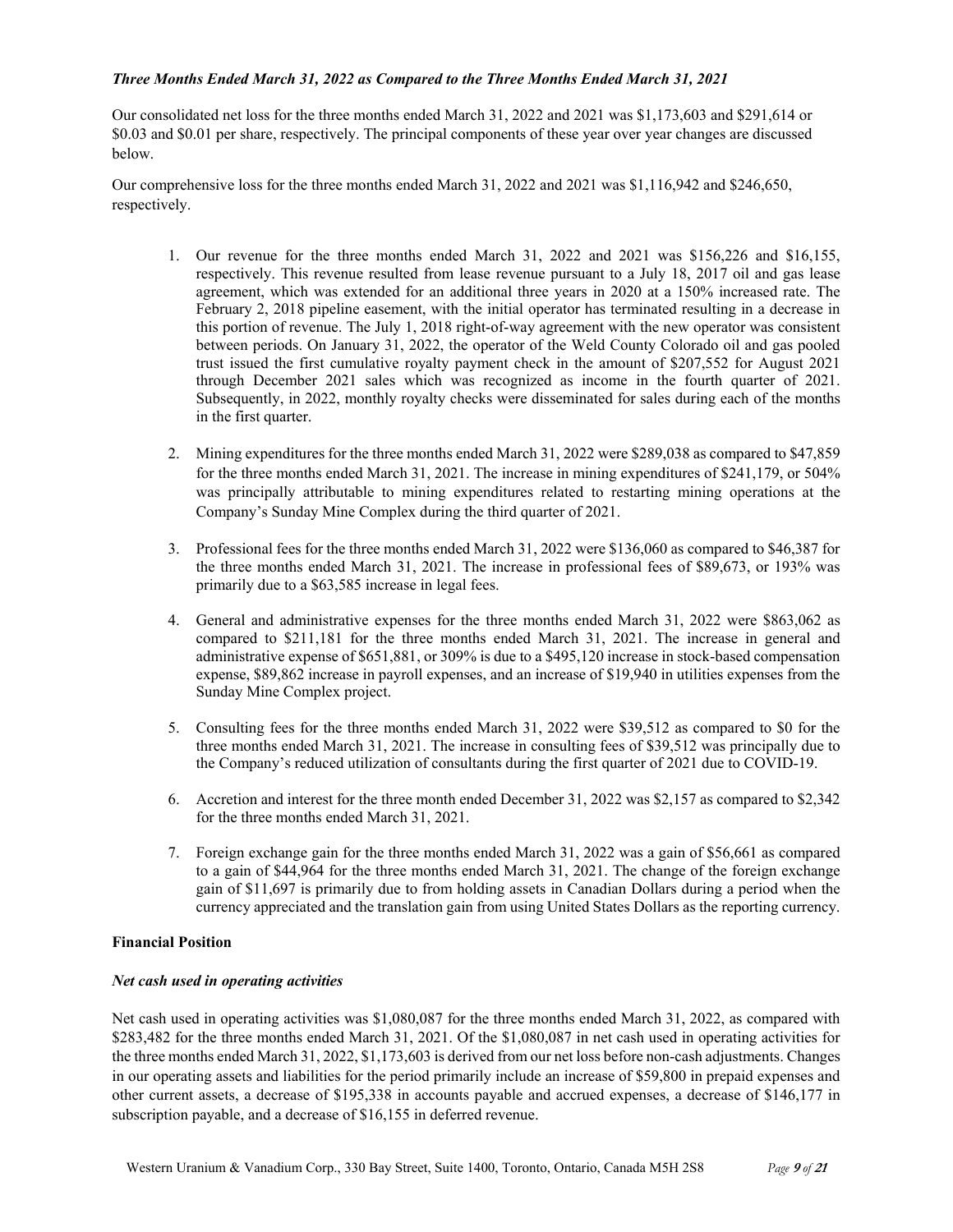### *Net cash used in investing activities*

Net cash used in investing activities was \$369,900 for the three months ended March 31, 2022, as compared with \$65,000 for the three months ended March 31, 2021. This capital expenditure relates to purchasing property and equipment for our mining operations.

## *Net cash provided by financing activities*

Net cash provided by financing activities for the three months ended March 31, 2022 and 2021 were \$3,353,728 and \$3,869,306, respectively. The Company completed a private placement during the first quarter of 2022 representing aggregate net proceeds of \$3,011,878 and received \$341,850 from the exercise of warrants during the three months ended March 31, 2022.

## *Liquidity and Capital Resources*

The Company's cash balance as of March 31, 2022 was \$2,798,217. The Company's cash position is highly dependent on its ability to raise capital through the issuance of debt and equity and its management of expenditures for mining development and for fulfillment of its public company reporting responsibilities. Management believes that in order to finance the development of the mining properties and Kinetic Separation, the Company will be required to raise additional capital by way of debt and/or equity. Western could potentially require additional capital if the scope of Company's projects expands. This outlook is based on the Company's current financial position and is subject to change if opportunities become available based on current exploration program results and/or external opportunities.

## *Reclamation Liability*

The Company's mines are subject to certain asset retirement obligations, which the Company has recorded as reclamation liabilities. The reclamation liabilities of the United States mines are subject to legal and regulatory requirements, and estimates of the costs of reclamation are reviewed periodically by the applicable regulatory authorities. The reclamation liability represents the Company's best estimate of the present value of future reclamation costs in connection with the mineral properties. The Company determined the gross reclamation liabilities of the mineral properties as of March 31, 2022 and December 31, 2021, to be approximately \$740,446 and \$740,446, respectively. On March 2, 2020, the Colorado Mined Land Reclamation Board ("MLRB") issued an order commencing final reclamation. The Company has begun the reclamation of the Van 4 Mine and the reclamation cost is fully covered by the reclamation bonds posted upon acquisition of the property. The Company adjusted the fair value of its reclamation obligation for the Van 4 Mine and moved the portion of the reclamation liability related to the Van 4 Mine and its related restricted cash into current liabilities and current assets, respectively, at a value of \$75,057. The Company expects to begin incurring the reclamation liability after 2054 for all mines that are not in reclamation and accordingly, has discounted the gross liabilities over their remaining lives using a discount rate of 5.4%. The net discounted aggregated values as of March 31, 2022 and December 31, 2021 were \$274,197 and \$271,620, respectively. The gross reclamation liabilities as of March 31, 2022 and December 31, 2021 are secured by financial warranties in the amount of \$740,446 and \$740,446, respectively.

## *Oil and Gas Lease and Easement*

The Company entered into an oil and gas lease that became effective with respect to minerals and mineral rights owned by the Company of approximately 160 surface acres of the Company's property in Colorado. As consideration for entering into the lease, the lessee has agreed to pay the Company a royalty from the lessee's revenue attributed to oil and gas produced, saved, and sold attributable to the net mineral interest. The Company has also received cash payments from the lessee related to the easement that the Company is recognizing incrementally over the eight year term of the easement.

On June 23, 2020, the same entity as discussed above elected to extend the oil and gas lease easement for three additional years, commencing on the date the lease would have previously expired. During 2021, the operator completed all well development stages and each of the eight (8) Blue Teal Fed wells commenced oil and gas production by mid-August 2021.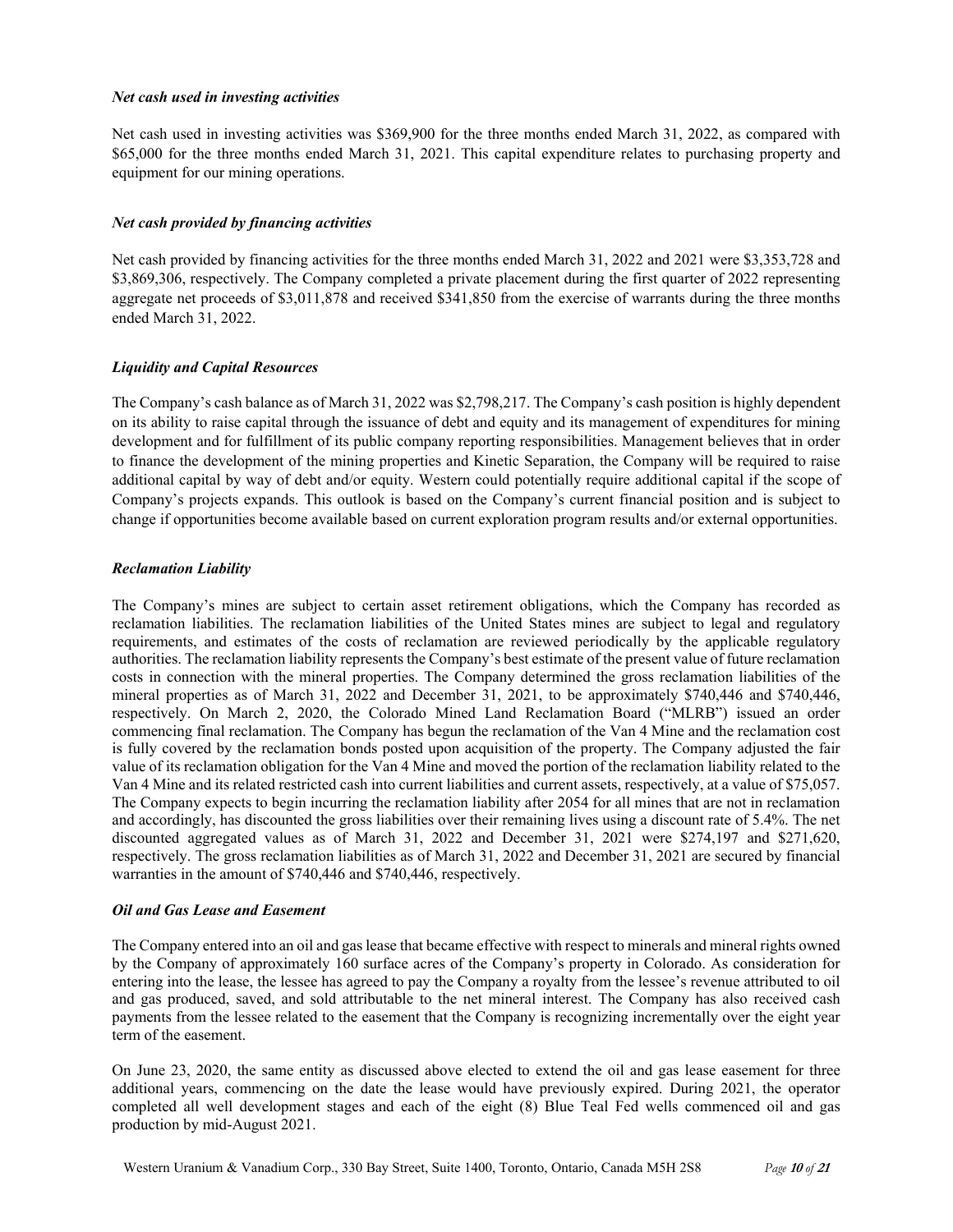During the years ended March 31, 2022 and 2021 the Company recognized aggregate revenue of \$156,226 and \$16,155, respectively, under these oil and gas lease arrangements. On January 31, 2022, the operator of the Weld County Colorado oil and gas pooled trust issued the first cumulative royalty payment check in the amount of \$207,552 for August 2021 through December 2021 sales which was recognized as income in the fourth quarter of 2021. Subsequently, in 2022, monthly royalty checks were received for sales during each of the months in the first quarter.

## *Related Party Transactions*

The Company has transacted with related parties pursuant to service arrangements in the ordinary course of business, as follows:

Prior to the acquisition of Black Range, Mr. George Glasier, the Company's CEO, who is also a director of the Company ("Seller"), transferred his interest in a former joint venture with Ablation Technologies, LLC to Black Range. In connection with the transfer, Black Range issued 25 million shares of Black Range common stock to Seller and committed to pay AUD \$500,000 (USD \$374,499 as of March 31, 2022) to Seller within 60 days of the first commercial application of the Kinetic Separation technology. Western assumed this contingent payment obligation in connection with the acquisition of Black Range. At the date of the acquisition of Black Range, this contingent obligation was determined to be probable. Since the deferred contingent consideration obligation is probable and the amount is estimable, the Company recorded the deferred contingent consideration as an assumed liability in the amount of \$374,499 and \$362,794 as of March 31, 2022 and December 31, 2021, respectively.

## *Going Concern*

The Company has incurred continuing losses from its operations and as of March 31, 2022, the Company had an accumulated deficit of \$14,335,099 and working capital of \$6,849,079.

Since inception, the Company has met its liquidity requirements principally through the issuance of notes and the sale of its common shares. On January 20, 2022, the Company closed on a non-brokered private placement of 2,495,575 units at a price of CAD \$1.60 per unit. The aggregate gross proceeds raised in the private placement amounted to CAD \$3,992,920 (USD \$3,011,878 in net proceeds). During the three months ended March 31, 2022, the Company received \$341,850 in proceeds from the exercise of warrants.

The Company's ability to continue its operations and to pay its obligations when they become due is contingent upon the Company obtaining additional financing. Management's plans include seeking to procure additional funds through debt and equity financings, to secure regulatory approval to fully utilize its Kinetic Separation and to initiate the processing of ore to generate operating cash flows.

There are no assurances that the Company will be able to raise capital on terms acceptable to the Company or at all, or that cash flows generated from its operations will be sufficient to meet its current operating costs and required debt service. If the Company is unable to obtain sufficient amounts of additional capital, it may be required to reduce the scope of its planned product development, which could harm its financial condition and operating results, or it may not be able to continue to fund its ongoing operations. These conditions raise substantial doubt about the Company's ability to continue as a going concern to sustain operations for at least one year from the issuance of the accompanying financial statements. The accompanying condensed consolidated financial statements do not include any adjustments that might result from the outcome of these uncertainties.

# *Off Balance Sheet Arrangements*

As of March 31, 2022, there were no off-balance sheet transactions. The Company has not entered into any specialized financial agreements to minimize its investment risk, currency risk or commodity risk.

## *Critical Accounting Estimates and Policies*

The preparation of these condensed consolidated financial statements requires management to make certain estimates, judgments and assumptions that affect the reported amounts of assets and liabilities at the date of the condensed consolidated financial statements and reported amounts of expenses during the reporting period.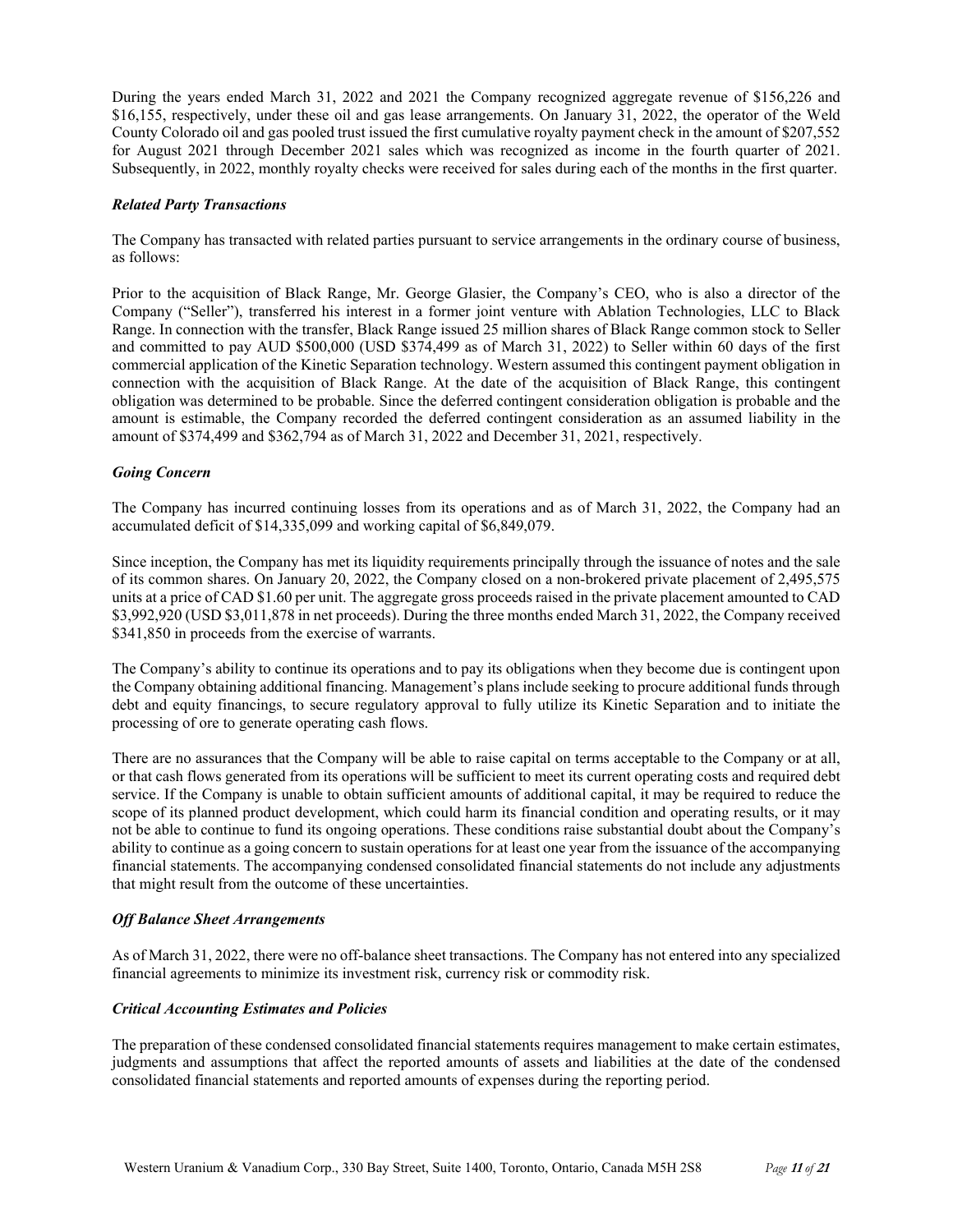Significant assumptions about the future and other sources of estimation uncertainty that management has made at the end of the reporting period, that could result in a material adjustment to the carrying amounts of assets and liabilities, in the event that actual results differ from assumptions made, include, but are not limited to, the following: fair value of transactions involving common shares, assessment of the useful life and evaluation for impairment of intangible assets, valuation and impairment assessments on mineral properties, deferred contingent consideration, the reclamation liability, valuation of stock-based compensation, valuation of available-for-sale securities and valuation of long-term debt, HST and asset retirement obligations. Other areas requiring estimates include allocations of expenditures, depletion and amortization of mineral rights and properties

## **Summary of Quarterly Results**

The table below reflects a summary of certain key financial results for each of the company's previous four quarters ended March 31, 2022:

| <b>Description</b>                       | <b>March 31, 2022</b><br>ъ |            | December 31, 2021 September 30, 2021 | <b>June 30, 2021</b> |
|------------------------------------------|----------------------------|------------|--------------------------------------|----------------------|
| <b>Balance sheet</b>                     |                            |            |                                      |                      |
| Cash                                     | 2,798,217                  | 880,821    | 4,445,103                            | 5,275,792            |
| Prepaid uranium concentrate<br>inventory | 4,140,459                  | 4,085,723  |                                      |                      |
| Mineral properties and equipment         | 12,144,135                 | 11,780,142 | 11,791,958                           | 11,791,958           |
| Kinetic separation intellectual property | 9,488,051                  | 9,488,051  | 9,488,051                            | 9,488,051            |
| Accounts payable                         | 504.256                    | 699.593    | 622,714                              | 541,182              |
| Shareholders' equity                     | 25,836,423                 | 23,097,492 | 22,719,517                           | 23,543,758           |
| <b>Income statement</b>                  |                            |            |                                      |                      |
| Lease revenue                            | 156,226                    | 223,677    | 16.155                               | 16,155               |
| Mining expenditures                      | 289,038                    | 294.736    | 335,028                              | 40.034               |
| Professional fees                        | 136,060                    | 78,260     | 136,174                              | 104,481              |
| Comprehensive loss                       | (1, 116, 942)              | (411, 831) | (876, 856)                           | (449, 680)           |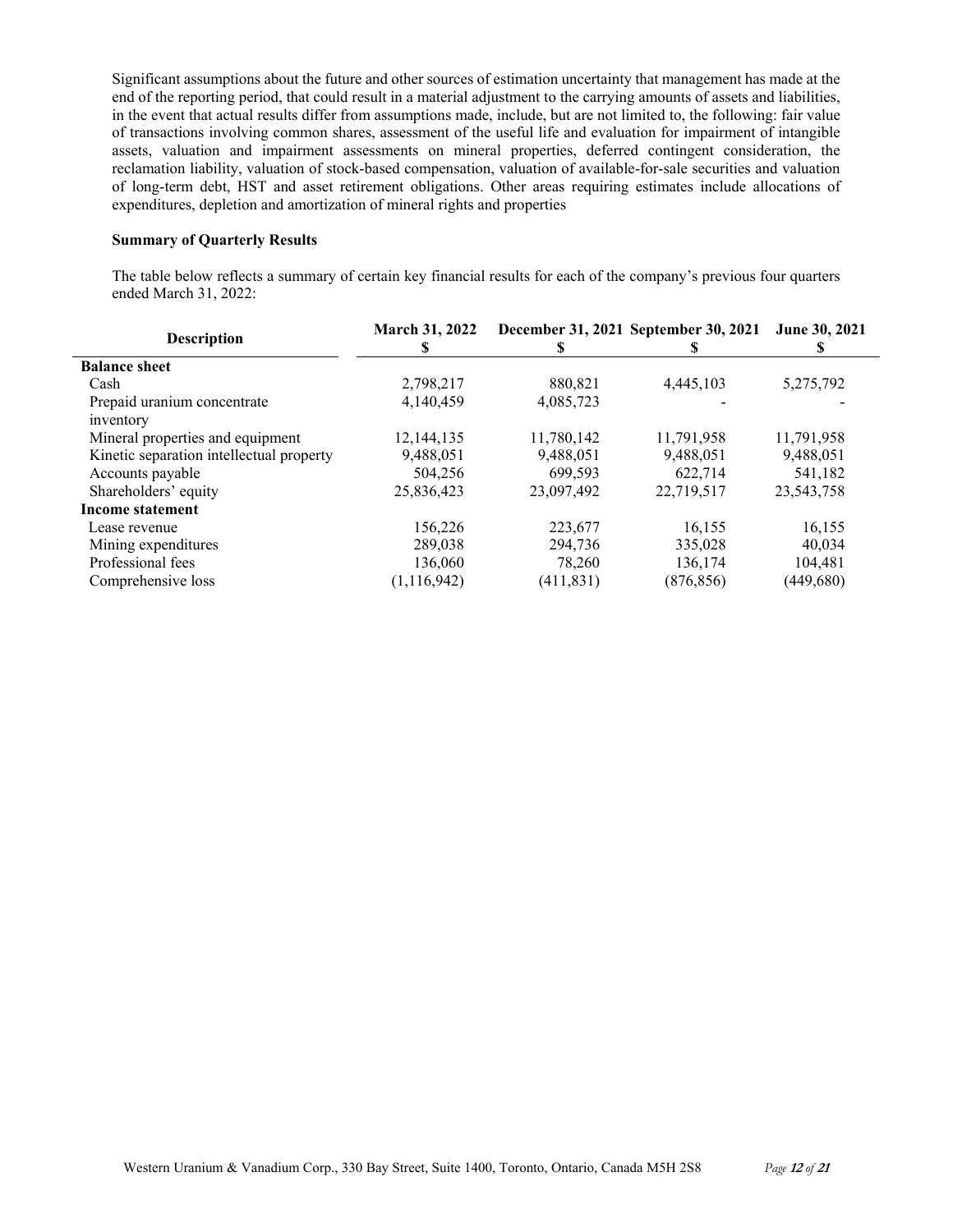## **RISKS**

There are a number of factors that could negatively affect the Company's business and the value of its securities, including the factors listed below. The following information pertains to the outlook and conditions currently known to Western that could have a material impact on the financial condition of Western. Other factors may arise in the future that are currently not foreseen by management of the Company that may present additional risks in the future. Current and prospective security holders of the Company should carefully consider these risk factors.

## **Uranium and Vanadium Price Fluctuations**

The Company's activities are significantly affected by the market price of uranium and vanadium, which is cyclical and subject to substantial fluctuations. The Company's earnings and operating cash flow are and will be particularly sensitive to the change in the long and short term market price of uranium and vanadium. Among other factors, these prices also affect the value of the Company's resources, reserves and inventories, as well as the market price of the Company's common shares.

Market prices are affected by numerous factors beyond the Company's control. With respect to uranium, such factors include, among others: demand for nuclear power; political and economic conditions in uranium producing and consuming countries; public and political response to a nuclear incident; reprocessing of used reactor fuel, the reenrichment of depleted uranium tails and the enricher practice of underfeeding; sales of excess civilian and military inventories (including from the dismantling of nuclear weapons; the premature decommissioning of nuclear power plants; and from the build-up of Japanese utility uranium inventories as a result of the Fukushima incident) by governments and industry participants; uranium supply, including the supply from other secondary sources; and production levels and costs of production. With respect to vanadium, such factors include, among others: demand for steel; the potential for vanadium to be used in advanced battery technologies; political and economic conditions in vanadium producing and consuming countries; world production levels; and costs of production. Other factors relating to both the price of uranium include: levels of supply and demand for a broad range of industrial products; substitution of new or different products in critical applications for the Company's existing products; expectations with respect to the rate of inflation; the relative strength of the US dollar and of certain other currencies; interest rates; global or regional political or economic crises; regional and global economic conditions; and sales of uranium by holders in response to such factors. In the event the Company concludes that a significant deterioration in expected future uranium prices has occurred, the Company will assess whether an impairment allowance is necessary which, if required, could be material.

The recent fluctuations in the price of many commodities is an example of a situation over which the Company has no control and which could materially adversely affect the Company in a manner for which it may not be able to compensate. There can be no assurance that the price of any minerals that could be extracted from the Company's properties will be such that any deposits can be mined at a profit.

### **Global Economic Conditions**

In the event of a general economic downturn or a recession, there can be no assurance that the business, financial condition and results of operations of the Company would not be materially adversely affected. During the past several years, the global economy faced a number of challenges. During the global financial crisis of 2007-2008, economic problems in the United States and Eurozone caused a deterioration in the global economy, as numerous commercial and financial enterprises either went into bankruptcy or creditor protection or had to be rescued by governmental authorities. Access to public financing was negatively impacted by sub-prime mortgage defaults in the United States, the liquidity crisis affecting the asset-backed commercial paper and collateralized debt obligation markets, and massive investment losses by banks with resultant recapitalization efforts. Although economic conditions have shown improvement in recent years, the global recovery from the recession has been slow and uneven. The effects of the global financial crisis continue to limit growth. In addition, increasing levels of government debt, slowing economic growth in certain key regions including China, the threat of sovereign defaults including Greece, and political instability in Eastern Europe continue to weigh on markets. These factors continue to impact commodity prices, including uranium, as well as currencies and global debt and stock markets.

These factors may impact the Company's ability to obtain equity, debt or bank financing on terms commercially reasonable to the Company, or at all. Additionally, these factors, as well as other related factors, may cause decreases in asset values that are deemed to be other than temporary, which may result in impairment losses. If these increased levels of volatility and market turmoil continue, or there is a material deterioration in general business and economic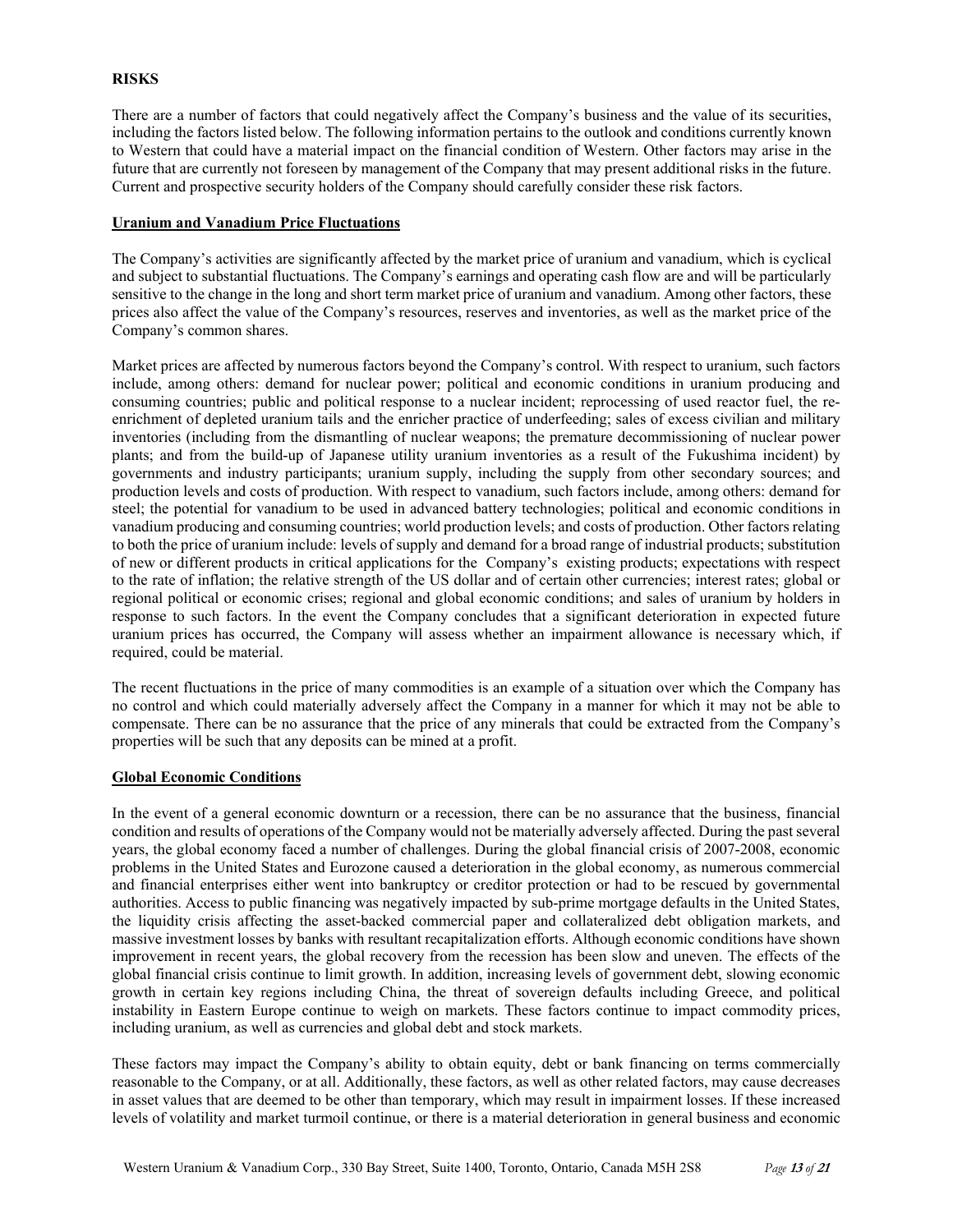conditions, the Company's operations could be adversely impacted and the trading price of the Company's securities could continue to be adversely affected.

# **Market Price of Shares**

Securities of mining companies have experienced substantial volatility in the past, often based on factors unrelated to the financial performance or prospects of the companies involved. These factors include macroeconomic conditions in North America and globally, and market perceptions of the attractiveness of particular industries. The price of the Company's securities is also likely to be significantly affected by short-term changes in the uranium spot price, changes in industry forecasts of uranium prices, other mineral prices, currency exchange fluctuation, or in its financial condition or results of operations as reflected in its periodic earnings reports. Other factors unrelated to the performance of the Company that may have an effect on the price of the securities of the Company include the following: the extent of analytical coverage available to investors concerning the business of the Company may be limited if investment banks with research capabilities do not follow the Company's securities; lessening in trading volume and general market interest in the Company's securities may affect an investor's ability to trade significant numbers of securities of the Company; the size of the Company's public float and its inclusion in market indices may limit the ability of some institutions to invest in the Company's securities; and a substantial decline in the price of the securities of the Company that persists for a significant period of time could cause the Company's securities to be delisted from an exchange, further reducing market liquidity. If an active market for the securities of the Company does not continue, the liquidity of an investor's investment may be limited and the price of the securities of the Company may decline. If an active market does not exist, investors may lose their entire investment in the Company. As a result of any of these factors, the market price of the securities of the Company at any given point in time may not accurately reflect the long-term value of the Company. Securities class-action litigation often has been brought against companies in periods of volatility in the market price of their securities, and following major corporate transactions or mergers and acquisitions. The Company may in the future be the target of similar litigation. Securities litigation could result in substantial costs and damages and divert management's attention and resources.

## **Governmental Regulation and Policy Risks**

Exploration, development, mining and milling of minerals and the transportation and handling of the products produced are subject to extensive federal, state and local laws and regulations governing, among other things: acquisition of the mining interests; maintenance of claims; tenure; expropriation; prospecting; exploration; development; mining; milling and production; price controls; exports; imports; taxes and royalties; labor standards; occupational health; waste disposal; toxic substances; water use; land use; Native American land claims; environmental protection and remediation; endangered and protected species; mine and mill decommissioning and reclamation; mine safety; transportation safety and emergency response; and other matters. Compliance with such laws and regulations has increased the costs of exploring, drilling, developing, constructing, operating and closing the Company's mines. It is possible that, in the future, the costs, delays and other effects associated with such laws and regulations may impact the Company's decision as to whether to proceed with exploration or development, or that such laws and regulations may result in the Company incurring significant costs to remediate or decommission properties that do not comply with applicable environmental standards at such time. The Company expends significant financial and managerial resources to comply with such laws and regulations. The Company anticipates it will have to continue to do so as the historic trend toward stricter government regulation may continue. There can be no assurance that future changes in applicable laws and regulations will not adversely affect the operations or financial condition of the Company. New laws and regulations, amendments to existing laws and regulations or more stringent implementation of existing laws and regulations, including through stricter license and permit conditions, could have a material adverse impact on the Company, increase costs, cause a reduction in levels of, or suspension of, production and/or delay or prevent the development of new mining properties.

Mining is subject to potential risks and liabilities associated with pollution of the environment and the disposal of waste products occurring as a result of mineral exploration, mining and production. Environmental liability may result from mining activities conducted by others prior to the Company's ownership of a property. Failure to comply with applicable laws, regulations and permitting requirements may result in enforcement actions. These actions may result in orders issued by regulatory or judicial authorities causing operations to cease or be curtailed, and may include corrective measures requiring capital expenditures, installation of additional equipment or remedial actions. Companies engaged in uranium exploration operations may be required to compensate others who suffer loss or damage by reason of such activities and may have civil or criminal fines or penalties imposed for violations of applicable laws or regulations. Should the Company be unable to fully fund the cost of remedying an environmental problem, it might be required to suspend operations or enter into interim compliance measures pending completion of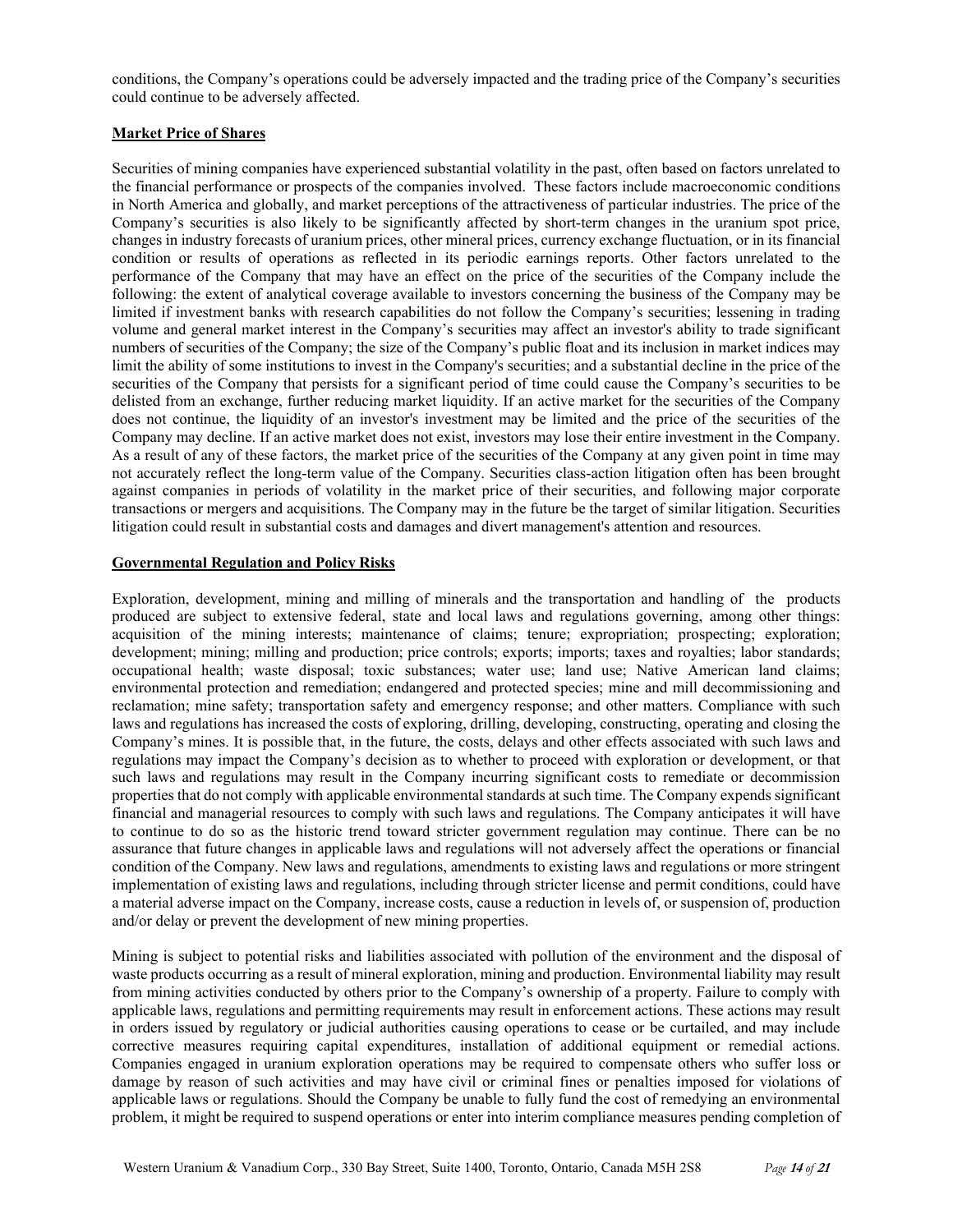the required remedy, which could have a material adverse effect on the Company. To the extent that the Company is subject to uninsured environmental liabilities, the payment of such liabilities would reduce otherwise available earnings and could have a material adverse effect on the Company. In addition, the Company does not have coverage for certain environmental losses and other risks as such coverage cannot be purchased at a commercially reasonable cost. Compliance with applicable environmental laws and regulations requires significant expenditures and increases mine development and operating costs.

Worldwide demand for uranium is directly tied to the demand for electricity produced by the nuclear power industry, which is also subject to extensive government regulation and policies. The development of mines and related facilities is contingent upon governmental approvals that are complex and time consuming to obtain and which, depending upon the location of the project, involve multiple governmental agencies. The duration and success of such approvals are subject to many variables outside the Company's control. Any significant delays in obtaining or renewing such permits or licenses in the future could have a material adverse effect on the Company. In addition, the international marketing of uranium is subject to governmental policies and certain trade restrictions, such as those imposed by the suspension agreement between the United States and Russia. Changes in these policies and restrictions may adversely impact the Company's business.

# **Public Acceptance of Nuclear Energy and Competition from Other Energy Sources**

Growth of the uranium and nuclear industry will depend upon continued and increased acceptance of nuclear technology as a means of generating electricity. Because of unique political, technological and environmental factors that affect the nuclear industry, including the risk of a nuclear incident, the industry is subject to public opinion risks that could have an adverse impact on the demand for nuclear power and increase the regulation of the nuclear power industry. Nuclear energy competes with other sources of energy, including oil, natural gas, coal, hydro-electricity and renewable energy sources. These other energy sources are to some extent interchangeable with nuclear energy, particularly over the longer term. Sustained lower prices of oil, natural gas, coal and hydroelectricity may result in lower demand for uranium concentrates. Technical advancements in renewable and other alternate forms of energy, such as wind and solar power, could make these forms of energy more commercially viable and put additional pressure on the demand for uranium concentrates.

# **Uranium Industry Competition and International Trade Restrictions**

The international uranium industry, including the supply of uranium concentrates, is competitive. The Company's market for uranium is in direct competition with supplies available from a relatively small number of uranium mining companies, from nationalized uranium companies, from uranium produced as a byproduct of other mining operations, from excess inventories, including inventories made available from decommissioning of nuclear weapons, from reprocessed uranium and plutonium, from used reactor fuel, and from the use of excess Russian enrichment capacity to re-enrich depleted uranium tails held by European enrichers in the form of UF6. A large quantity of current world production is inelastic, in that uranium market prices have little effect on the quantity supplied. The supply of uranium from Russia and from certain republics of the former Soviet Union is, to some extent, impeded by a number of international trade agreements and policies. These agreements and any similar future agreements, governmental policies or trade restrictions are beyond the control of the Company and may affect the supply of uranium available in the United States and Europe. The United States and China are also currently involved in a trade and tariff war, which could impact the Company's future sales as China is a globally large uranium and vanadium customer.

# **Ability to Maintain Obligations Under Notes Payable and Other Debt**

The Company may from time to time enter into arrangements to borrow money in order to fund its operations and expansion plans, and such arrangements may include covenants that restrict its business in some way. Events may occur in the future, including events out of the Company's control that would cause the Company to fail to satisfy its obligations under its existing notes payable or other debt instruments. In such circumstances, or if the Company were to default on its obligations under debentures or other debt instruments, the amounts drawn under the Company's debt agreements may become due and payable before the agreed maturity date, and the Company may not have the financial resources to repay such amounts when due.

Further, although most, but not all, of the Company's reclamation obligations are bonded, and cash and other assets of the Company have been reserved to secure a portion but not all of this bonded amount, to the extent the bonded amounts are not fully collateralized, the Company will be required to come up with additional cash to perform its reclamation obligations when they occur. In addition, the bonding companies have the right to require increases in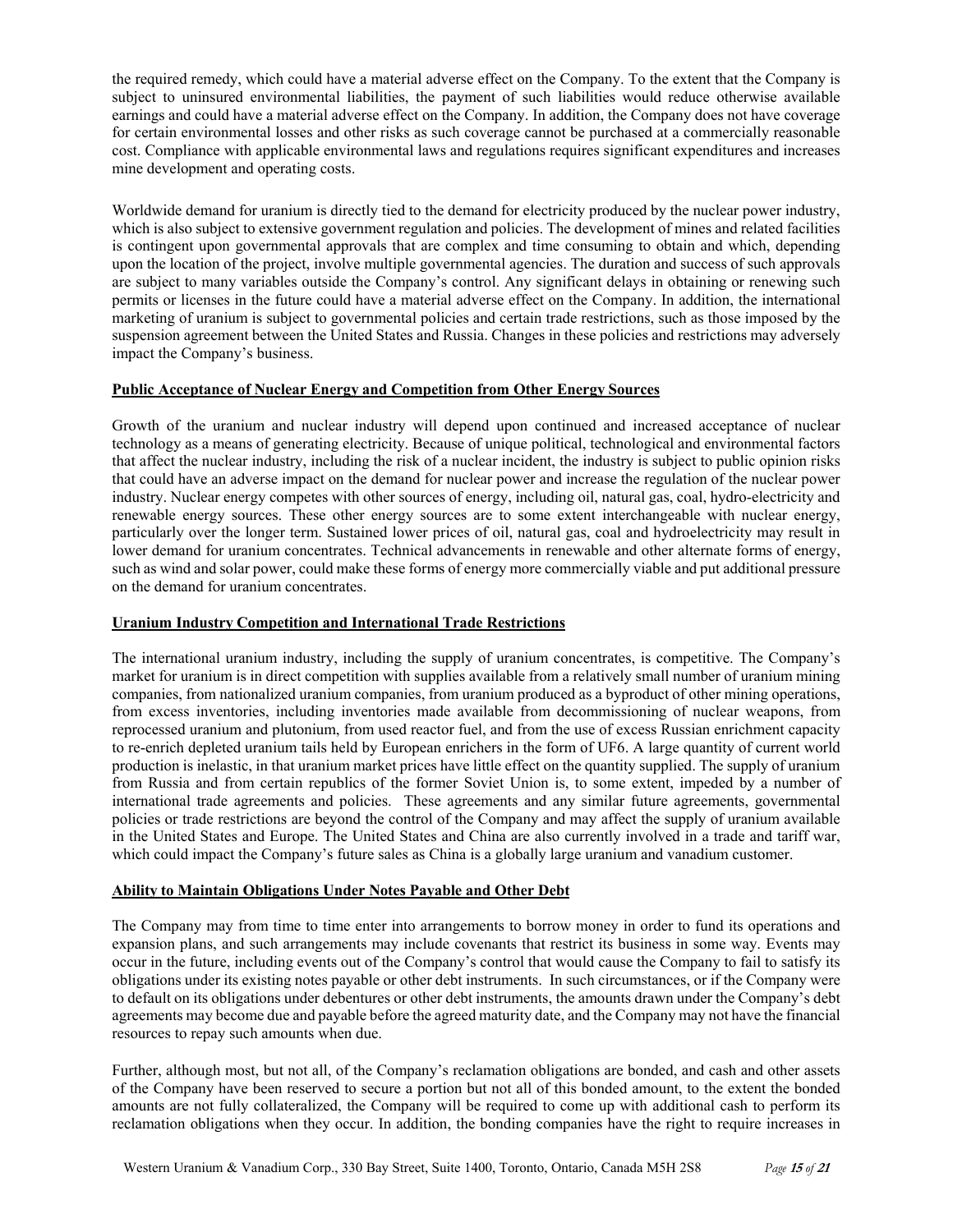collateral at any time upon 30-days' notice to the Company, failure of which would constitute a default under the bonds. In such circumstances, the Company may not have the financial resources to perform such reclamation obligations or to increase such collateral when due.

## **Additional Funding Requirements**

The Company may need additional financing in connection with the implementation of its business and strategic plans from time to time. The exploration and development of mineral properties and the ongoing operation of mines, requires a substantial amount of capital and may depend on the Company's ability to obtain financing through joint ventures, debt financing, equity financing or other means. The Company may accordingly need further capital in order to take advantage of further opportunities or acquisitions. The Company's financial condition, general market conditions, volatile uranium markets, volatile interest rates, a claim against the Company, a significant disruption to the Company's business or operations or other factors may make it difficult to secure financing necessary for the expansion of mining activities or to take advantage of opportunities for acquisitions. Further, continuing volatility in the credit markets may increase costs associated with debt instruments due to increased spreads over relevant interest rate benchmarks, or may affect the ability of the Company, or third parties it seeks to do business with, to access those markets. There is no assurance that the Company will be successful in obtaining required financing as and when needed on acceptable terms, if at all.

### **Dilution from Further Equity Financing**

If the Company raises additional funding by issuing additional equity securities or securities convertible, exercisable or exchangeable for equity securities, such financing may substantially dilute the interests of shareholders of the Company and reduce the value of their investment.

## **Nature of Exploration and Development, Expansion Projects and Restarting Projects**

The exploration and development of mineral deposits, the expansion of projects and restarting projects involves significant financial risks. The exploration and development of mineral deposits involve significant financial risks over an extended period of time, which even a combination of careful evaluation, experience and knowledge may not eliminate. While discovery of a mine may result in substantial rewards, few properties which are explored are ultimately developed into producing mines. Major expenses may be required to establish mineral resources and mineral reserves by drilling and to construct mining and processing facilities at a site. It is impossible to ensure that the current or proposed programs on the Company's mineral resource properties will result in a profitable commercial mining operation.

Whether a mineral deposit will be commercially viable depends on a number of factors, which include, among other things: the accuracy of reserve estimates; the particular attributes of the deposit, such as its size and grade; ability to economically recover commercial quantities of the minerals; proximity to infrastructure; financing costs and governmental regulations, including regulations relating to prices, taxes, royalties; infrastructure; land use; importing and exporting and environmental protection. The development, expansion and restarting of projects are also subject to the successful completion of engineering studies, the issuance of necessary governmental permits, the availability of adequate financing, that the correct estimation of engineering and construction timetables and capital costs for the Company's development and expansion projects, including restarting projects on standby, and such construction timetables and capital costs not being affected by unforeseen circumstances. The effect of these factors cannot be accurately predicted, but the combination of these factors may result in the Company not receiving an adequate return on invested capital.

It is possible that actual costs and economic returns of current and new mining operations may differ materially from the Company's best estimates. It is not unusual in the mining industry for new mining operations to experience unexpected problems during the start-up phase, take much longer than originally anticipated to bring into a producing phase, and to require more capital than anticipated.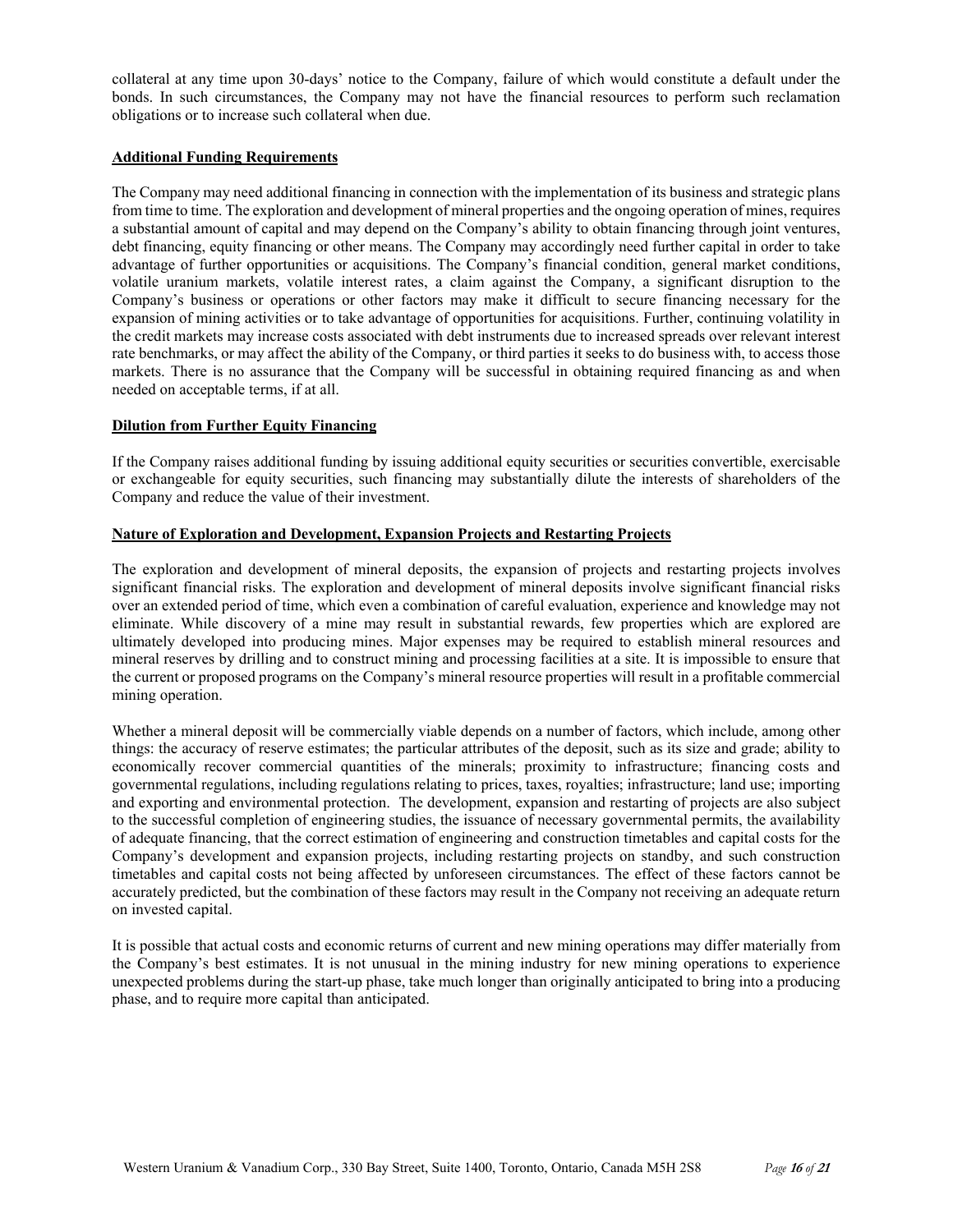### **The Company's Mineral Reserves and Resources Are Estimates**

Mineral reserves and resources are statistical estimates of mineral content, based on limited information acquired through drilling and other sampling methods, and require judgmental interpretations of geology. Successful extraction requires safe and efficient mining and processing. The Company's mineral reserves and resources are estimates, and no assurance can be given that the estimated reserves and resources are accurate or that the indicated level of uranium or vanadium will be produced. Such estimates are, in large part, based on interpretations of geological data obtained from drill holes and other sampling techniques. Actual mineralization or formations may be different from those predicted. Further, it may take many years from the initial phase of drilling before production is possible, and during that time the economic feasibility of exploiting a discovery may change.

Mineral reserve and resource estimates for properties that have not commenced production are based, in many instances, on limited and widely spaced drill-hole information, which is not necessarily indicative of the conditions between and around drill holes. Accordingly, such mineral resource estimates may require revision as more drilling information becomes available or as actual production experience is gained. It should not be assumed that all or any part of the Company's mineral resources constitute or will be converted into reserves. Market price fluctuations of uranium or vanadium as applicable, as well as increased production and capital costs or reduced recovery rates, may render the Company's proven and probable reserves unprofitable to develop at a particular site or sites for periods of time or may render mineral reserves containing relatively lower grade mineralization uneconomic.

# **Environmental Regulatory Requirements and Risk**

The Company is required to comply with environmental protection laws and regulations and permitting requirements promulgated by federal agencies and various states and counties in which the Company operates, in connection with mining and milling operations. The uranium industry is subject not only to the worker health and safety and environmental risks associated with all mining businesses, but also to additional risks uniquely associated with uranium mining and milling. The Company expends significant resources, both financial and managerial, to comply with these laws and regulations. The possibility of more stringent regulations exists in the areas of worker health and safety, storage of hazardous materials, standards for heavy equipment used in mining or milling, the disposition of wastes, the decommissioning and reclamation of exploration, mining, milling and in-situ sites, climate change and other environmental matters, each of which could have a material adverse effect on the cost or the viability of a particular project.

The Company cannot predict what environmental legislation, regulations or policies will be enacted or adopted in the future or how future laws and regulations will be administered or interpreted. The recent trend in environmental legislation and regulation is generally toward stricter standards, and this trend is likely to continue in the future. This recent trend includes, without limitation, laws and regulations relating to air and water quality, mine reclamation, waste handling and disposal, the protection of certain species and the preservation of certain lands. These regulations may require the acquisition of permits or other authorizations for certain activities. These laws and regulations may also limit or prohibit activities on certain lands. Compliance with more stringent laws and regulations, as well as potentially more vigorous enforcement policies, stricter interpretation of existing laws and stricter permit and license conditions, may necessitate significant capital outlays, may materially affect the Company's results of operations and business or may cause material changes or delays in the Company's intended activities. There can be no assurance of the Company's continued compliance or ability to meet stricter environmental laws and regulations and permit or license conditions. Delays in obtaining permits and licenses could impact expected production levels or increases in expected production levels.

The Company's operations may require additional analysis in the future, including environmental, cultural and social impact and other related studies. Certain activities require the submission and approval of environmental impact assessments. The Company cannot provide assurance that it will be able to obtain or maintain all necessary permits that may be required to continue operations or exploration and development of its properties or, if feasible, to commence construction or operation of mining facilities at such properties on terms that enable operations to be conducted at economically justifiable costs. If the Company is unable to obtain or maintain, licenses, permits or other rights for development of its properties, or otherwise fails to manage adequately future environmental issues, its operations could be materially and adversely affected.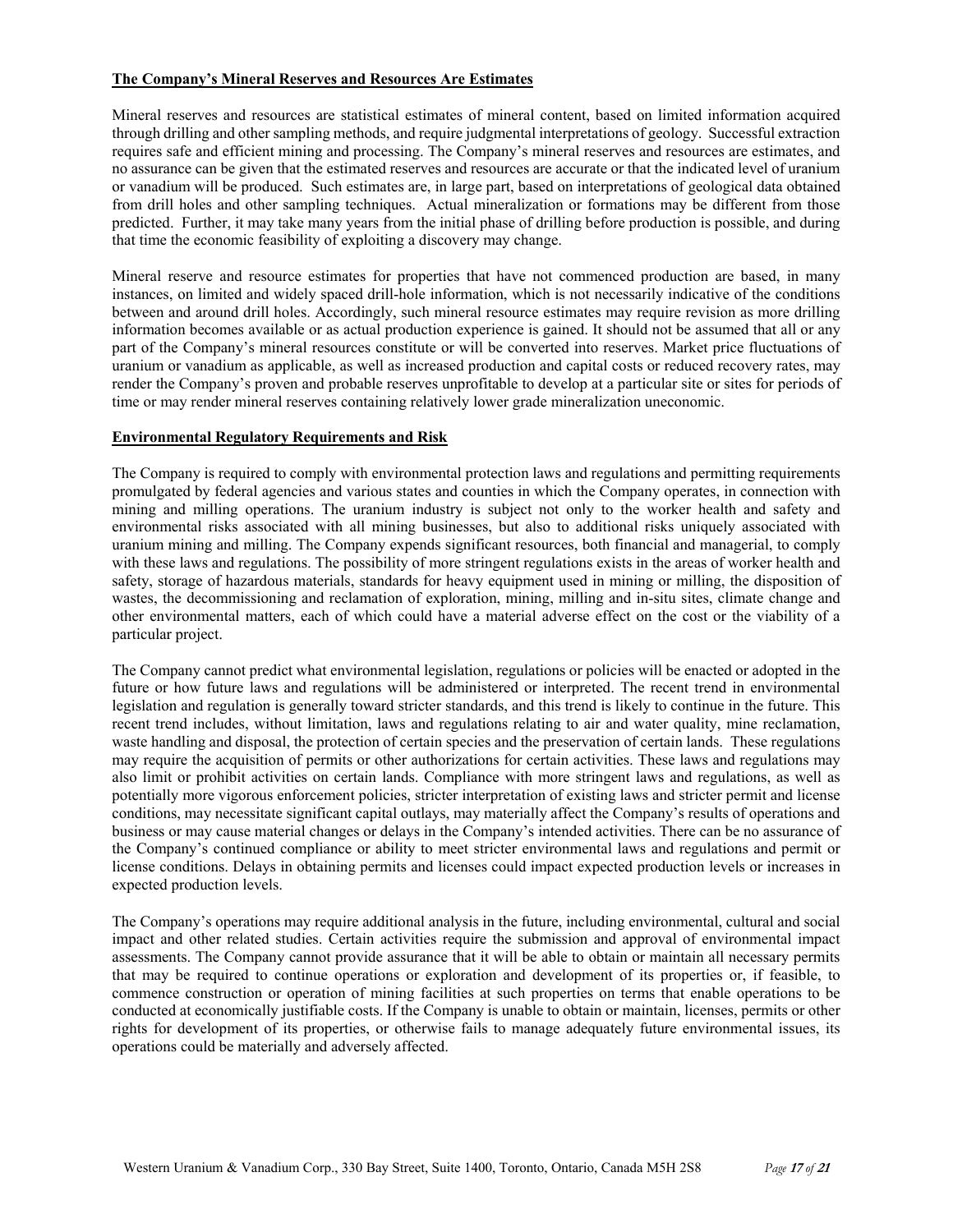## **Opposition to Mining May Disrupt Business Activity**

In recent years, governmental and non-governmental agencies, individuals, communities and courts have become more vocal and active with respect to their opposition of certain mining and business activities. This opposition may take on forms such as road blockades, applications for injunctions seeking work stoppages, refusals to grant access to lands or to sell lands on commercially viable terms, lawsuits for damages or to revoke or modify licenses and permits, issuances of unfavorable laws and regulations, and other rulings contrary to the Company's interest. These actions can occur in response to current activities or in respect of mines that are decades old. In addition, these actions can occur in response to activities of the Company or the activities of other unrelated entities. Opposition to the Company's activities may also result from general opposition to nuclear energy. Opposition to the Company's business activities are beyond the Company's control. Any opposition to the Company's business activities may cause a disruption to the Company's business activities and may result in increased costs and this could have a material adverse effect on the Company's business and financial condition.

# **Competition for Properties and Experienced Employees**

The Company competes with other mining companies and individuals for capital, mining interests on exploration properties and undeveloped lands, acquisitions of mineral resources and reserves and other mining assets, which may increase its cost of acquiring suitable claims, properties and assets, and the Company also competes with other mining companies to attract and retain key executives and employees.

There can be no assurance that the Company will continue to be able to compete successfully with its competitors in acquiring such properties and assets or in attracting and retaining skilled and experienced employees. The mining industry has been impacted by increased worldwide demand for critical resources such as input commodities, drilling equipment, tires and skilled labor, and these shortages have caused unanticipated cost increases and delays in delivery times, thereby impacting operating costs, capital expenditures and production schedules.

# **Litigation and Other Legal Proceedings**

The Company is not subject to any litigation, potential claims or other legal proceedings. The causes of potential future litigation and legal proceedings cannot be known and may arise from, among other things, business activities, environmental laws, permitting and licensing activities, volatility in stock prices or failure to comply with disclosure obligations. The results of litigation and proceedings cannot be predicted with certainty, and may include potential injunctions pending the outcome of such litigation and proceedings. If the Company is unable to resolve these disputes favorably, it may have a material adverse impact on the Company's financial performance, cash flow and results of operations.

## **Decommissioning and Reclamation**

As owner and operator of numerous uranium mines located in the United States and certain exploration properties, and for so long as the Company remains an owner thereof, the Company is obligated to eventually reclaim or participate in the reclamation of such properties. Most, but not all, of the Company's reclamation obligations are bonded, and cash and other assets of the Company have been reserved to secure a portion but not all of this bonded amount. Although the Company's financial statements will record a liability for the asset retirement obligation, and the bonding requirements are generally periodically reviewed by applicable regulatory authorities, there can be no assurance or guarantee that the ultimate cost of such reclamation obligations will not exceed the estimated liability to be provided on the Company's financial statements. Further, to the extent the bonded amounts are not fully collateralized, the Company will be required to come up with additional cash to perform its reclamation obligations when they occur.

Decommissioning plans for the Company's properties have been filed with applicable regulatory authorities. These regulatory authorities have accepted the decommissioning plans in concept, not upon a detailed performance forecast, which has not yet been generated. As the Company's properties approach or go into decommissioning, further regulatory review of the decommissioning plans may result in additional decommissioning requirements, associated costs and the requirement to provide additional financial assurances. It is not possible to predict what level of decommissioning and reclamation (and financial assurances relating thereto) may be required in the future by regulatory authorities. Further, the applicable regulatory authorities could require the Company to decommission and reclaim its inactive mines at any time, which could have a negative effect on the Company's operations.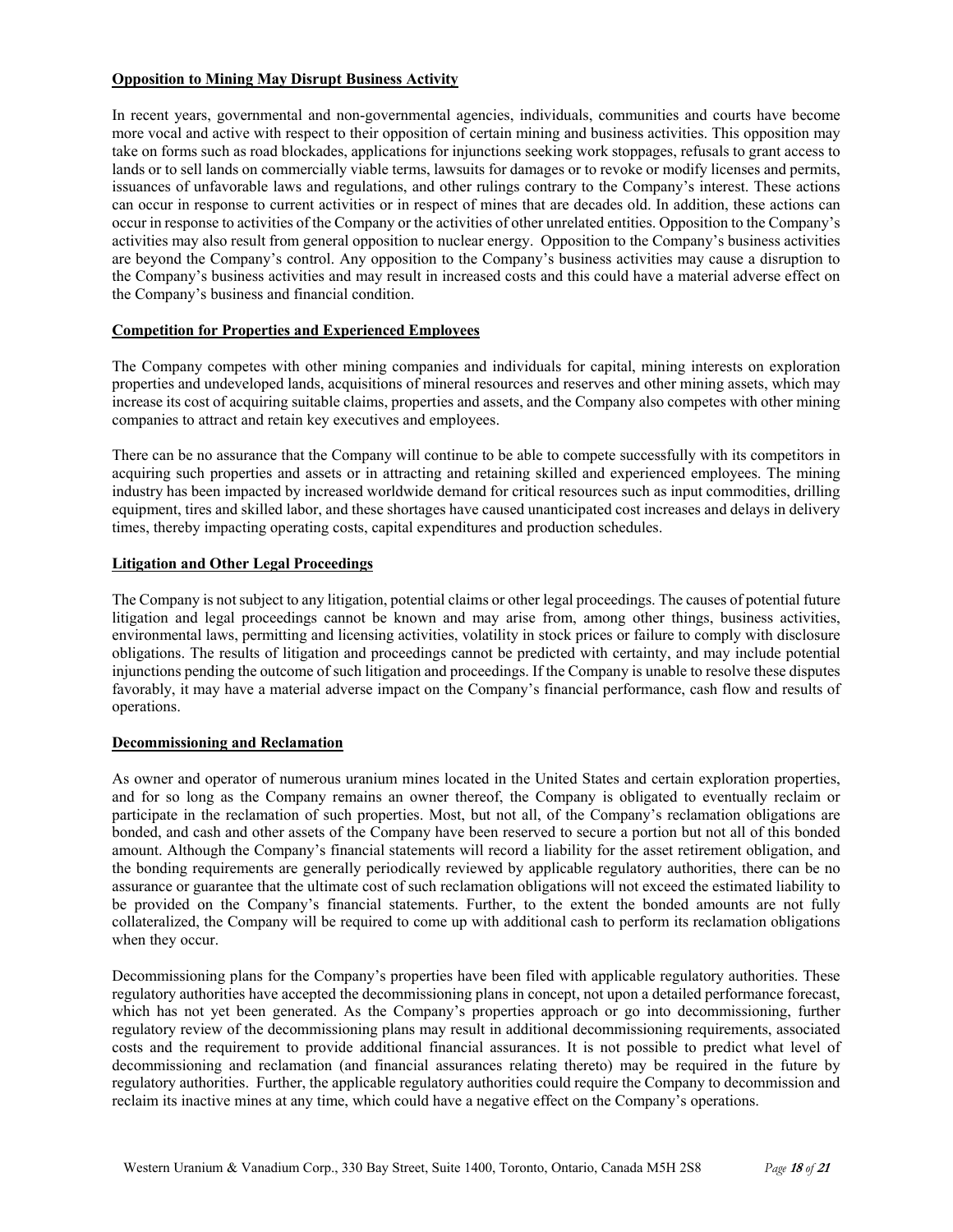## **Technical Innovation and Obsolescence**

Requirements for the Company's products and services may be affected by technological changes in nuclear reactors, enrichment and used uranium fuel reprocessing. These technological changes could reduce the demand for uranium. In addition, the Company's competitors may adopt technological advancements that give them an advantage over the Company.

# **Property Title Risk**

The Company has investigated its rights to explore and exploit all of its properties and, to the best of its knowledge, those rights are in good standing. However, no assurance can be given that such rights will not be revoked, or significantly altered, to the Company's detriment. There can also be no assurance that the Company's rights will not be challenged or impugned by third parties, including by local governments.

The validity of unpatented mining claims on US public lands is sometimes difficult to confirm and may be contested. Due to the extensive requirements and associated expense required to obtain and maintain mining rights on US public lands, the Company's US properties are subject to various title uncertainties which are common to the industry or the geographic location of such claims, with the attendant risk that there may be defects in its title.

## **Foreign Currency Risks**

The Company's operations are subject to foreign currency fluctuations. The Company's operating expenses and revenues are primarily incurred in US dollars, while some of its cash balances and expenses are measured in Canadian dollars. The fluctuation of the Canadian dollar in relation to the US dollar will consequently have an impact upon the profitability of the Company and may also affect the value of the Company's assets and shareholders' equity.

## **Post-Acquisition Success**

The success of the Company following the acquisition of Black Range will depend in large part on the success of the Company's management in integrating the Black Range assets into the Company. The failure of the Company to achieve such integration and to mine or advance such assets could result in the failure of the Company to realize the anticipated benefits of the Black Range assets and could impair the results of operations, profitability and financial results of the Company.

# **Dependence on Issuance of Mine Licenses and Permits**

The Company maintains regulatory mine licenses and permits, all of which are subject to renewal from time to time and are required in order for the Company to operate in compliance with applicable laws and regulations. In addition, depending on the Company's business requirements, it may be necessary or desirable to seek amendments to one or more of its licenses or permits from time to time. While the Company has been successful in renewing its licenses and permits on a timely basis in the past and in obtaining such amendments as have been necessary or desirable, there can be no assurance that such license and permit renewals and amendments will be issued by applicable regulatory authorities on a timely basis or at all in the future.

### **Access to Mills**

In the event that there is not a buying program in place for uranium/vanadium ore, the Company would need to arrange with a third party for conventional milling services. Because the number of mills permitted for processing of uranium and vanadium is very limited, it may be difficult for us to gain access to a mill on favorable terms, or at all. This could result in increased costs and/or significant delays in, interruption of, or cessation of the Company's business activities. The practice of selling uranium/vanadium ore without first processing into yellowcake (U3O8) or Vanadium Pentoxide (V2O5) would likely generate lower revenues.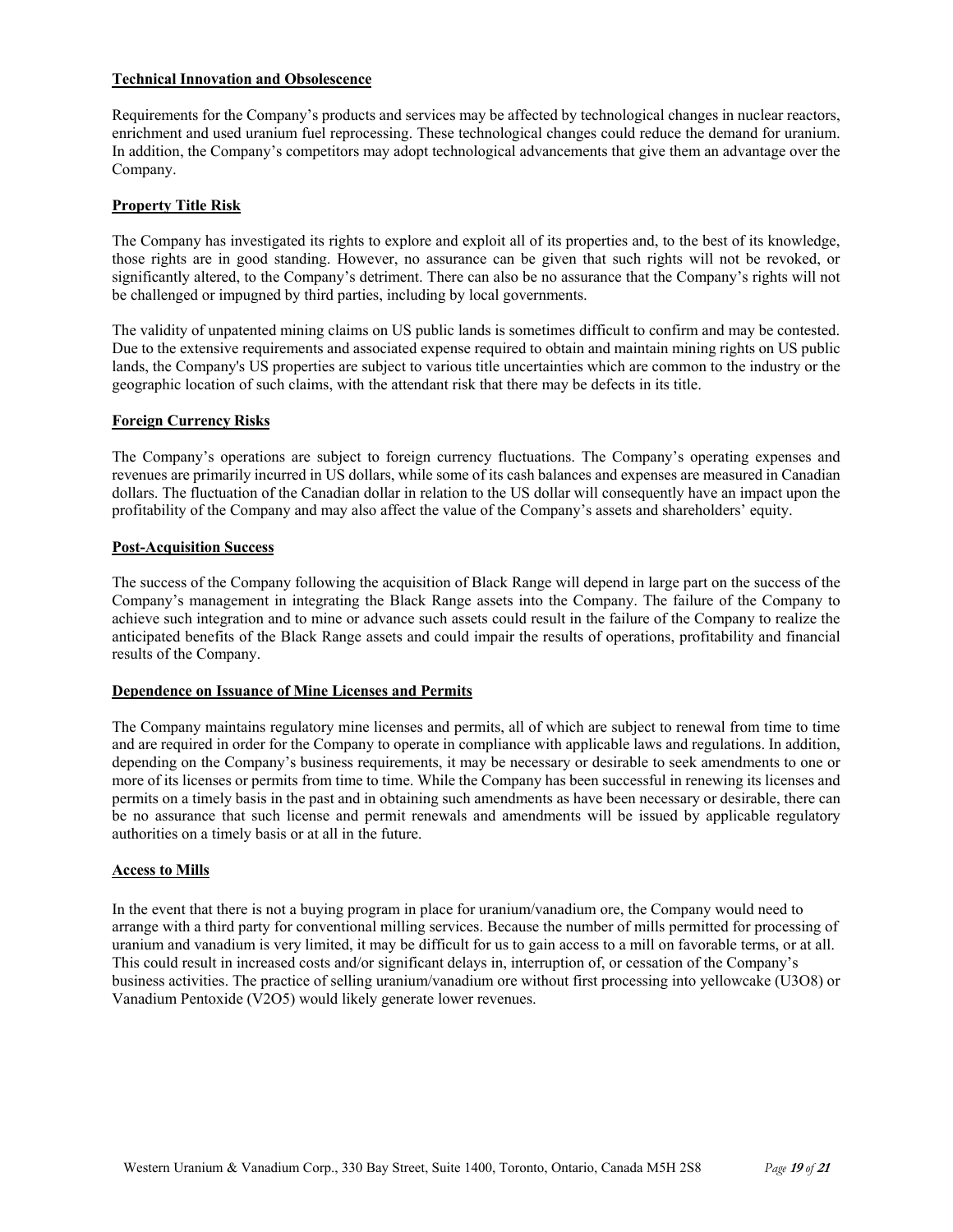### **Mining, Milling and Insurance**

The current and future operations of the Company are subject to all of the hazards and risks normally incidental to exploration, development and mining of mineral properties, and milling, including: environmental hazards; industrial accidents; labor disputes, disturbances and unavailability of skilled labor; encountering unusual or unexpected geologic formations; rock bursts, pressures, cave-ins, and flooding; periodic interruptions due to inclement or hazardous weather conditions; technological and processing problems, including unanticipated metallurgical difficulties, ground control problems, process upsets and equipment malfunctions; the availability and/or fluctuations in the costs of raw materials and consumables used in the Company's production processes; the ability to procure mining equipment and operating supplies in sufficient quantities and on a timely basis; and other mining, milling and processing risks, as well as risks associated with the Company's dependence on third parties in the provision of transportation and other critical services. Many of the foregoing risks and hazards could result in damage to, or destruction of, the Company's mineral properties or processing facilities, personal injury or death, environmental damage, delays in or interruption of or cessation of production from the Company's mines or processing facilities or in its exploration or development activities, delay in or inability to receive regulatory approvals to transport its uranium concentrates, or costs, monetary losses and potential legal liability and adverse governmental action. In addition, due to the radioactive nature of the materials handled in uranium mining and processing, additional costs and risks are incurred by the Company on a regular and ongoing basis.

While the Company may obtain insurance against certain risks in such amounts as it considers adequate, the nature of these risks are such that liabilities could exceed policy limits or could be excluded from coverage. There are also risks against which the Company cannot insure or against which it may elect not to insure.

The potential costs which could be associated with any liabilities not covered by insurance or in excess of insurance coverage or compliance with applicable laws and regulations may cause substantial delays and require significant capital outlays, adversely affecting the future earnings, financial position and competitive position of the Company. No assurance can be given that such insurance will continue to be available or will be available at economically feasible premiums or that it will provide sufficient coverage for losses related to these or other risks and hazards. This lack of insurance coverage could result in material economic harm to the Company.

### **Credit Risk**

The Company's sales of uranium and vanadium products expose the Company to the risk of non-payment. The Company manages this risk by monitoring the credit worthiness of its customers and requiring pre-payment or other forms of payment security from customers with an unacceptable level of credit risk.

### **Dependence on Key Personnel and Qualified and Experienced Employees**

The Company's success will largely depend on the efforts and abilities of certain senior officers and key employees, some of which are approaching retirement. Certain of these individuals have significant experience in the uranium industry. The number of individuals with significant experience in this industry is small. While the Company does not foresee any reason why such officers and key employees will not remain with the Company if for any reason they do not, the Company may be adversely affected. The Company has not purchased key man life insurance for any of these individuals.

The Company's success will also depend on the availability of qualified and experienced employees to work in the Company's operations and the Company's ability to attract and retain such employees. The number of individuals with relevant mining and operational experience in this industry is small.